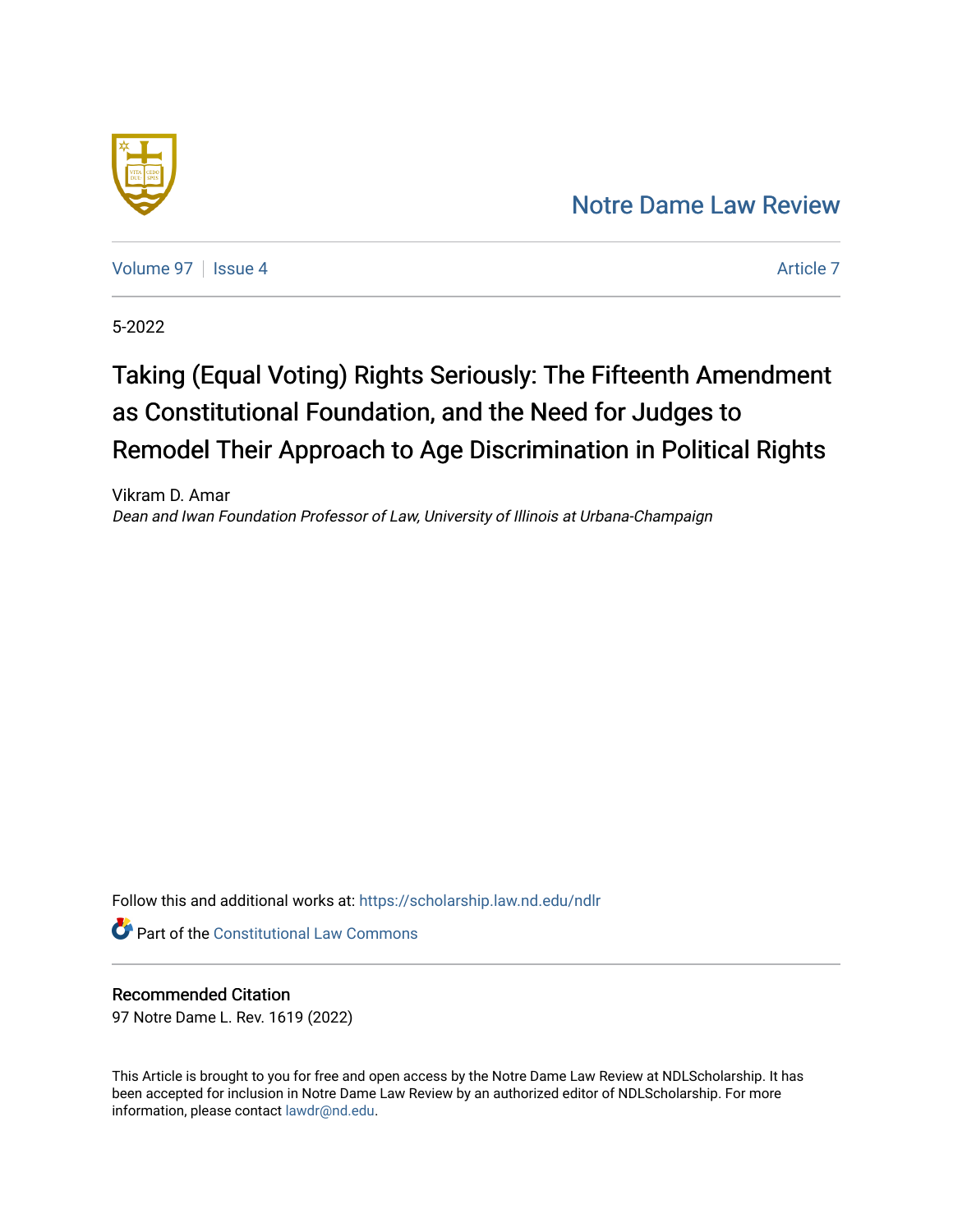## TAKING (EQUAL VOTING) RIGHTS SERIOUSLY: THE FIFTEENTH AMENDMENT AS CONSTITUTIONAL FOUNDATION, AND THE NEED FOR JUDGES TO REMODEL THEIR APPROACH TO AGE DISCRIMINATION IN POLITICAL RIGHTS

### *Vikram David Amar*\*

*This Essay explores the relationship between twentieth-century votingdiscrimination amendments and the Fifteenth Amendment's antidiscrimination groundwork on which these later developments built. In particular, it examines ways in which the Twenty-Sixth Amendment, whose text and ratification conversations tightly track those of the Fifteenth Amendment, has been underimplemented, if not completely ignored, in recent debates and cases that are ever-more crucial to the meaning of political-rights equality under the Constitution. It ends by urging courts to take more seriously the similarities between the Twenty-Sixth and Fifteenth Amendments in adjudicating disputes involving facial or de facto age discrimination in political rights realms.*

The Reconstruction Amendments are designated by many as a Second Founding. And that is not an inapt characterization; the Thirteenth, Fourteenth and Fifteenth Amendments together do mark a new and sharply different constitutional creation, a chance to correct course and redress grievous mistakes from America's original Constitution.

But as the root of the word "founding" (from the Latin "fundus"—meaning bottom on which other matter accumulates or is

<sup>©</sup> 2022 Vikram David Amar. Individuals and nonprofit institutions may reproduce and distribute copies of this Essay in any format at or below cost, for educational purposes, so long as each copy identifies the author, provides a citation to the *Notre Dame Law Review*, and includes this provision in the copyright notice.

Dean and Iwan Foundation Professor of Law, University of Illinois at Urbana-Champaign. I thank the organizers of and participants in the conference sponsored by the *Notre Dame Law Review* on Reconstruction in South Bend, Indiana in October of 2021 for their helpful input.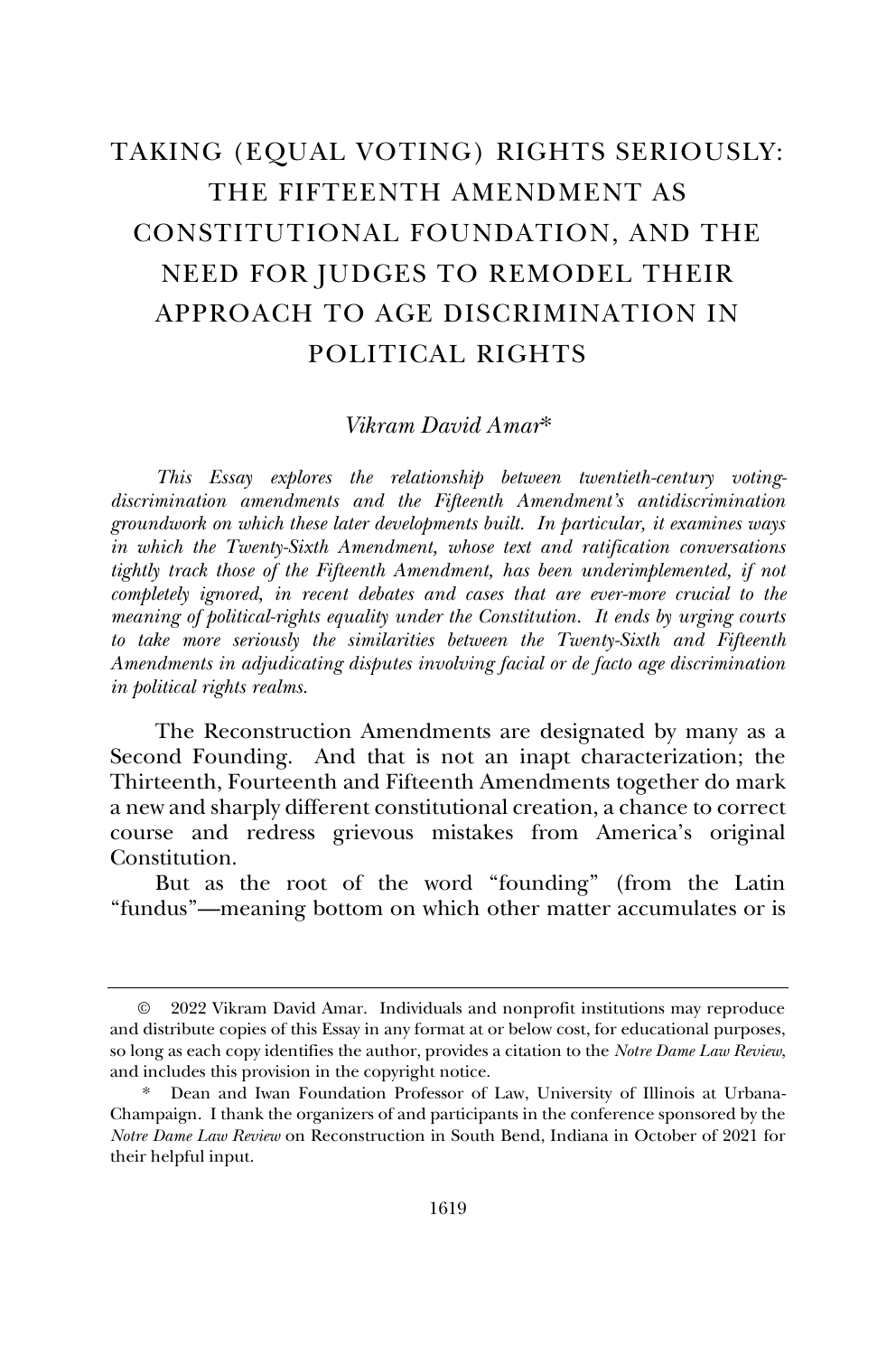built<sup>1</sup>) itself suggests, a second founding is also a second foundation; not so much the replacement of something old with something else, but the start or beginning (and not the end) of something new that is not yet fully constructed. As the introduction to Kurt Lash's helpful new compilation of primary legal source materials surrounding the Reconstruction observes, these postwar enactments didn't just amend the Constitution but reshaped it,<sup>2</sup> altering the contours of the footing on which future constitutional structures could and would be erected. When one lays a foundation, one may never be sure how many subsequent levels might be built, but the initial perimeter-beam layout bears the weight of later additions, and thus often substantially affects the shape, size, and material composition of these add-ons.

In this Essay, I explore the relationship between more recent constitutional stories (double entendre intended) and the Fifteenth Amendment's antidiscrimination groundwork. In particular, I look at the ways in which the Twenty-Sixth Amendment, whose text and winning ratification arguments tightly track those of the Fifteenth Amendment, has been underimplemented, if not completely ignored, in recent debates and cases that are crucial to the meaning of politicalrights equality under the Constitution.<sup>3</sup>

#### I. THE SCOPE AND MEANING OF THE FIFTEENTH AMENDMENT

#### *A. The Void the Fifteenth Amendment Was Designed to Fill*

In prior works I have begun analysis of the Fifteenth Amendment by asking why the measure was necessary, as a legal matter, at all. In other words, why was discrimination on the basis of race in voting not already proscribed by the Fourteenth Amendment? Some might say, as did the second Justice Harlan in *Oregon v. Mitchell*, that the enactment of the Fifteenth Amendment is itself "evidence that [those responsible for the Fourteenth Amendment] did not understand [it] to have accomplished such a result."<sup>4</sup> Evidence, yes, but perhaps not conclusive evidence, given that the constitutional edifice doubtless contains redundancy that serves to strengthen and reinforce stress points, as Chief Justice Marshall pointed out in the Court's seminal

<sup>1</sup> *Found*, MERRIAM-WEBSTER, https://www.merriam-webster.com/dictionary /founding [https://perma.cc/A7RU-D68K].

<sup>2</sup> *See* Kurt T. Lash, *Introduction* to 2 THE RECONSTRUCTION AMENDMENTS: THE ESSENTIAL DOCUMENTS 5–14 (Kurt T. Lash ed., 2021) [hereinafter LASH, Vol. 2].

<sup>3</sup> While my focus is the Twenty-Sixth Amendment and age discrimination, many of my observations and arguments are applicable to the Nineteenth and (to a lesser extent because of some textual divergence) Twenty-Fourth Amendments.

<sup>4</sup> 400 U.S. 112, 166 (1970) (Harlan, J., concurring in part and dissenting in part).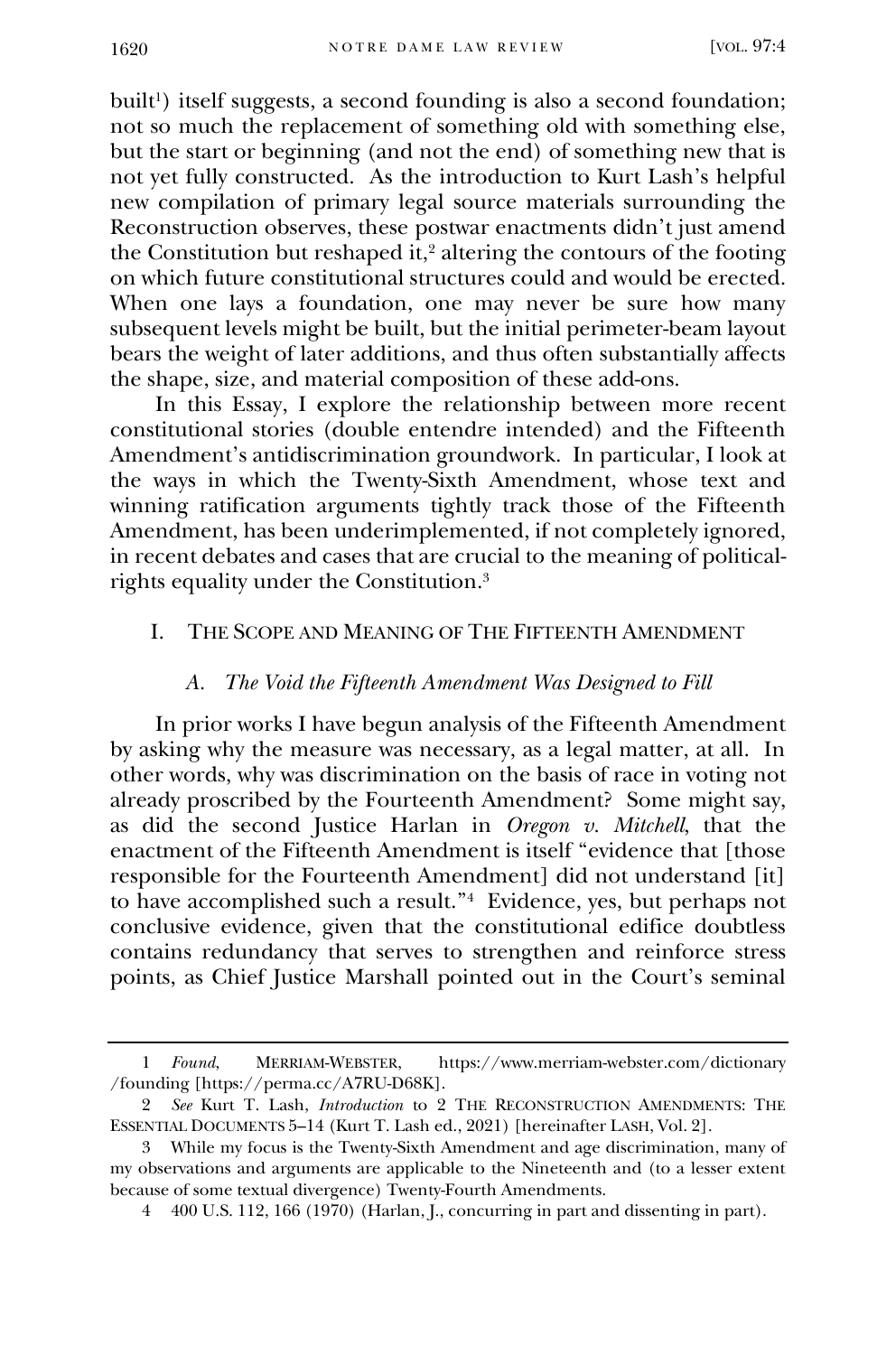*McCulloch v. Maryland*<sup>5</sup> opinion. Indeed, many modern cases and commentators appear to suggest (or at least assume) that the Fourteenth Amendment does address voting discrimination, even though this reading of the Fourteenth Amendment ignores some basics of reconstruction legal history, and in the process might tend to marginalize (if not make irrelevant altogether) the Fifteenth Amendment.

Within the Fourteenth Amendment, the two likeliest textual candidates to proscribe voting discrimination are the Privileges and Immunities and Equal Protection Clauses. But as a textual and historical matter, both clauses are hard sells. The Privileges and Immunities Clause does not prohibit race discrimination in the franchise because voting was not among the "privileges or immunities [of citizenship]" as that phrase was used in Article IV of the Constitution or elsewhere in legal discourse.<sup>6</sup>

For example, a citizen of Massachusetts visiting South Carolina would be entitled to many "civil" privileges and immunities, such as the right to own property, but would not be entitled to vote in South Carolina elections or exercise any other "political" rights. Thus, a key distinction drawn by the drafters of the Civil Rights Act of 1866 and the closely related Fourteenth Amendment was that between civil and political rights; only the former were intended to be safeguarded.<sup>7</sup>

Senator Stephen Douglas elaborated on this critical distinction between "civil" and "political" rights in an 1850 speech on the floor of Congress explaining that free blacks in Illinois were "protected in the enjoyment of all their civil rights," but were "not permitted to serve on juries, or in the militia, or to vote at elections, or to exercise any other political rights."<sup>8</sup> This distinction resurfaced frequently during the debate on the 1866 Act. For instance, in order to deflect fears that statutory language prohibiting discrimination in "civil rights and immunities" might apply to voting, Representative Martin Russell Thayer explained:

<sup>5</sup> 17 U.S. (4 Wheat.) 316, 420 (1819) (Constitutional provision may exist simply to "remove all doubts" about a proposition that would be constitutionally correct even in the provision's absence.)

<sup>6</sup> *See* U.S. CONST. amend. XIV, § 2; U.S. CONST. art. IV, § 2.

<sup>7</sup> Vikram David Amar, *Jury Service as Political Participation Akin to Voting*, 80 CORNELL L. REV. 203, 223 (1995) (footnotes omitted) (first citing Act of Apr. 9, 1866, ch. 31, 14 Stat. 27; then citing Akhil Reed Amar, *The Bill of Rights and the Fourteenth Amendment*, 101 YALE L.J. 1193, 1244–46 (1992); and then citing *Mitchell*, 400 U.S. at 162–63).

<sup>8</sup> JAMES WASHINGTON SHEAHAN, THE LIFE OF STEPHEN A. DOUGLAS 157 (New York, Harper & Bros. 1860).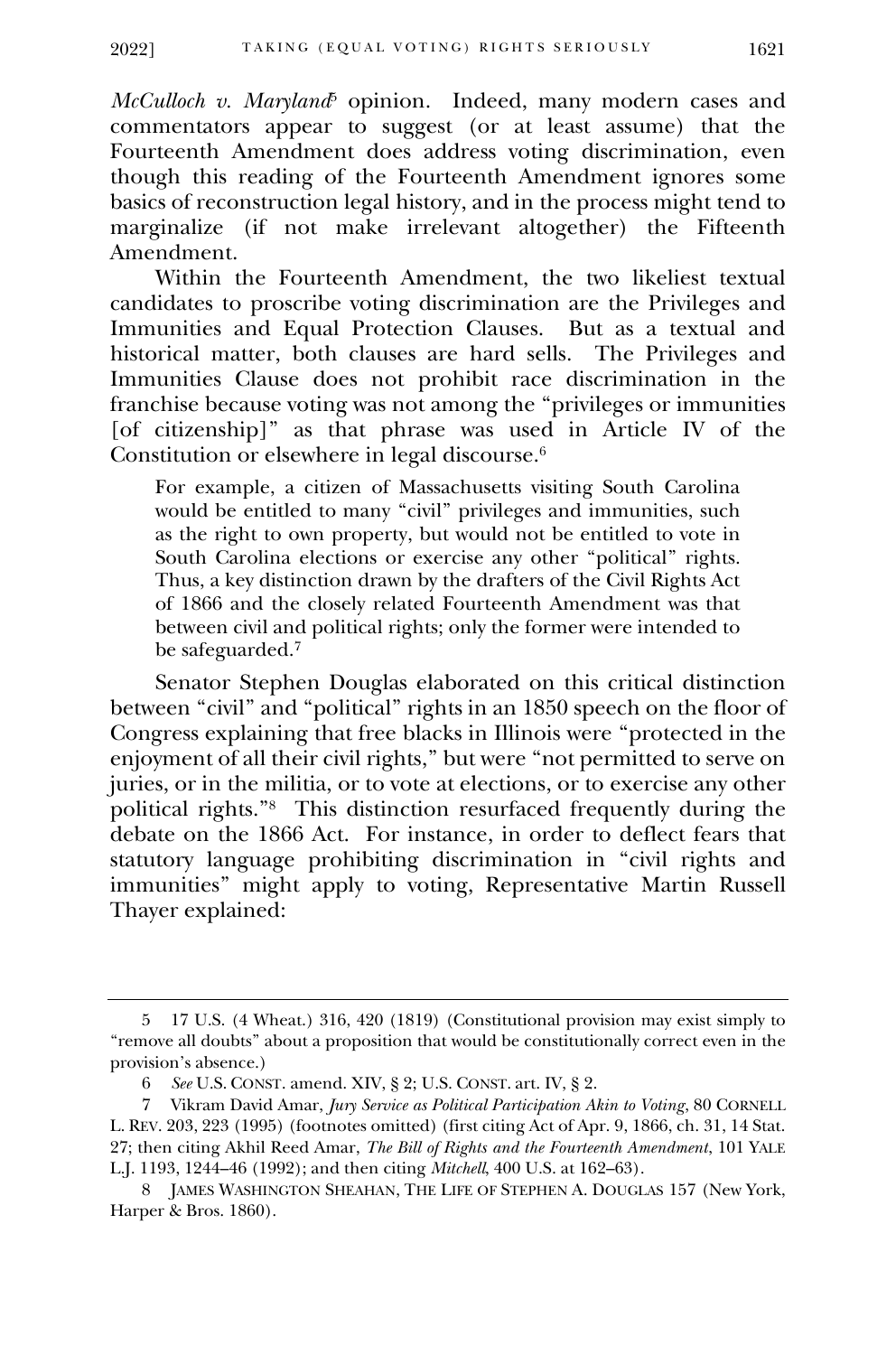[T]he words themselves are 'civil rights and immunities,' not political privileges; and nobody can successfully contend that a bill guarantying [sic] simply civil rights and immunities is a bill under which you could extend the right of suffrage, which is a political privilege and not a civil right.<sup>9</sup>

Representative Wilson of Iowa made a similar observation. In discussing the proposed Act's "civil rights and immunities" language, Wilson promised colleagues that the legislation would not affect the quintessential political rights of voting and jury service:

What do these terms [of the Act] mean? Do they mean that in all things civil, social, political, all citizens, without distinction of race or color, shall be equal? By no means can they be so construed. Do they mean that all citizens shall vote in the several States? No; for suffrage is a political right which has been left under the control of the several States, subject to the action of Congress only when it becomes necessary to enforce the guarantee of a republican form of government. Nor do they mean that all citizens shall sit on juries  $\dots$ . These are not civil rights or immunities.<sup>10</sup>

Representative Lawrence, considering the same question, endorsed Wilson's interpretive sentiments, again characterizing voting and jury service, along with office-holding, as a grouping of political rights that were unaffected by the proposed legislation: the Act speaks only to civil privileges and "does not affect any political right, as that of suffrage, the right to sit on juries, hold office, &c." 11

This important distinction, drawn repeatedly during consideration of the Act, carried over to, and informed interpretation of, the Privileges and Immunities Clause of the Fourteenth Amendment, which was intended to preserve the political-civil line. As Professor Harrison has observed, however "close [the] connection between [the Fourteenth Amendment's] privileges and immunities [of citizenship language] and [the concept of] civil rights[,] neither was thought to extend to political rights, such as voting or serving on juries."<sup>12</sup>

The Equal Protection Clause was similarly understood at the time of its enactment not to apply to political rights and not to require race

<sup>9</sup> CONG. GLOBE, 39th Cong., 1st Sess. 1151 (1866) (statement of Rep. Thayer).

<sup>10</sup> CONG. GLOBE, 39th Cong., 1st Sess. 1115–22 (1866) (statement of Rep. Wilson) *as reprinted in* LASH, Vol. 2, *supra* note 2, at 119, 120; *see also* CONG. GLOBE, 39th Cong., 1st Sess. 476, 599, 606, 1151, 1159, 1757, 1836, 3035 (1866) (statements of Sen. Trumbull, Reps. Thayer, Kelley and Windom, and Sen. Henderson) (Civil Rights Bill does not encompass political rights). For many more examples of this distinction during this era, *see* Amar, *supra*  note 7, at 222–37.

<sup>11</sup> CONG. GLOBE, 39th Cong., 1st Sess. 1832–37 (1866) (statement of Rep. Lawrence) *as reprinted in* LASH, Vol. 2, *supra* note 2, at 147, 147.

<sup>12</sup> John Harrison, *[Reconstructing the Privileges or Immunities Clause](http://www.westlaw.com/Link/Document/FullText?findType=Y&serNum=0101526335&pubNum=1292&originatingDoc=I5eec5e7123ea11dbbab99dfb880c57ae&refType=LR&fi=co_pp_sp_1292_1440&originationContext=document&vr=3.0&rs=cblt1.0&transitionType=DocumentItem&contextData=(sc.Search)#co_pp_sp_1292_1440)*, 101 YALE L.J. 1385, [1417 \(1992\).](http://www.westlaw.com/Link/Document/FullText?findType=Y&serNum=0101526335&pubNum=1292&originatingDoc=I5eec5e7123ea11dbbab99dfb880c57ae&refType=LR&fi=co_pp_sp_1292_1440&originationContext=document&vr=3.0&rs=cblt1.0&transitionType=DocumentItem&contextData=(sc.Search)#co_pp_sp_1292_1440)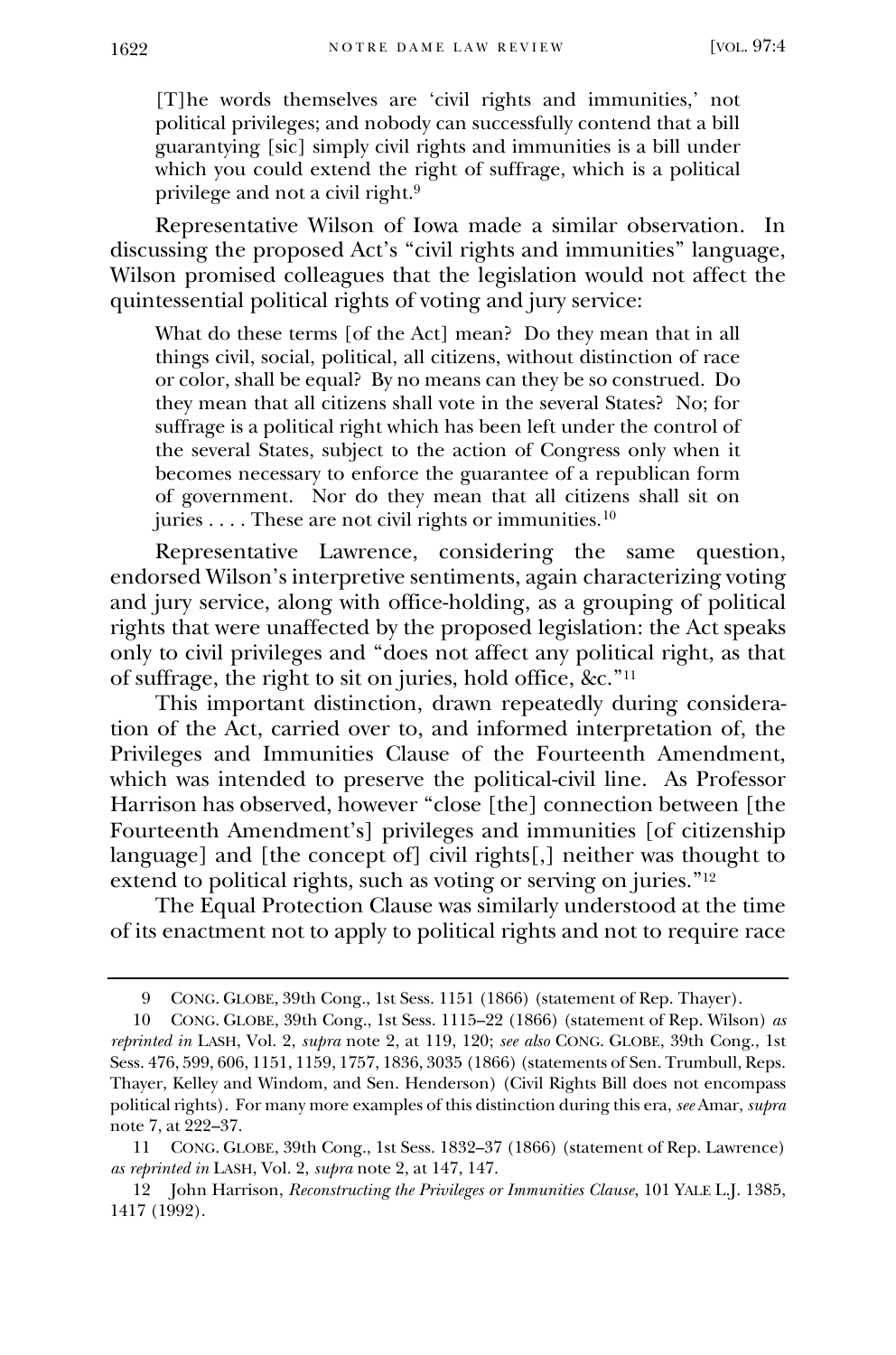neutrality in voting. In language that addresses both the Equal Protection and Privileges and Immunities Clauses, Fourteenth Amendment coauthor Representative John Bingham reminded opponents that "[t]he [proposed] amendment [as a whole] does not give, as the second section shows, the power to Congress of regulating suffrage in the several States."<sup>13</sup> Even more explicitly, Senator Jacob Howard, when he introduced the Fourteenth Amendment in the Senate, reassured his fellow legislators that "the first section [which includes the Equal Protection Clause as well as the Privileges and Immunities and Due Process Clauses] of the proposed amendment does not give to either of these classes [blacks or whites] the right of voting."<sup>14</sup>

And the broad phrasing of the Equal Protection Clause requires this historical understanding. The Equal Protection Clause (similar to the Due Process Clause but unlike the Privileges and Immunities Clause) applies to all persons, not just citizens, and was intended to afford some protection to noncitizens, including aliens. Yet if the drafters intended the Equal Protection Clause to apply to aliens, then freedom from voting discrimination could not have been considered a denial of equal protection, for the Constitution did not prohibit states from denying to aliens the right to vote and exercise other political participatory rights on the basis of their alienage.

Seeing that the Fourteenth Amendment left a void in the protection of political rights—such as voting, jury service, and officeholding—makes the existence and scope of the Fifteenth Amendment is much easier to understand. One early version of what became the Fifteenth Amendment set out clearly the drafters' understanding that the Amendment would fill that void, by providing straightforwardly that "all provisions in the [C]onstitution or laws of any State whereby any distinction is made in political or civil rights or privileges on account of race . . . or color shall be inoperative and void."<sup>15</sup> The draft went on to give "Congress . . . [the] power to make all laws necessary and proper to secure to all citizens of the United States in every State the same political rights and privileges." 16 Given this consistent and well-understood emphasis on a package of political rights, the Fifteenth Amendment, as I have explained in detail elsewhere, is

<sup>13</sup> CONG. GLOBE, 39th Cong., 1st Sess. 2530–45 (1866) (statement of Rep. Bingham) *as reprinted in* LASH, Vol. 2, *supra* note 2, at 170, 178.

<sup>14</sup> CONG. GLOBE, 39th Cong., 1st Sess. 2764–67 (1866) (statement of Sen. Howard) *as reprinted in* LASH, Vol. 2, *supra* note 2, at 185, 188.

<sup>15</sup> CONG. GLOBE, 40th Cong., 3d Sess. 1032 (1869) (statement of Sen. Fessenden).

<sup>16</sup> *Id.*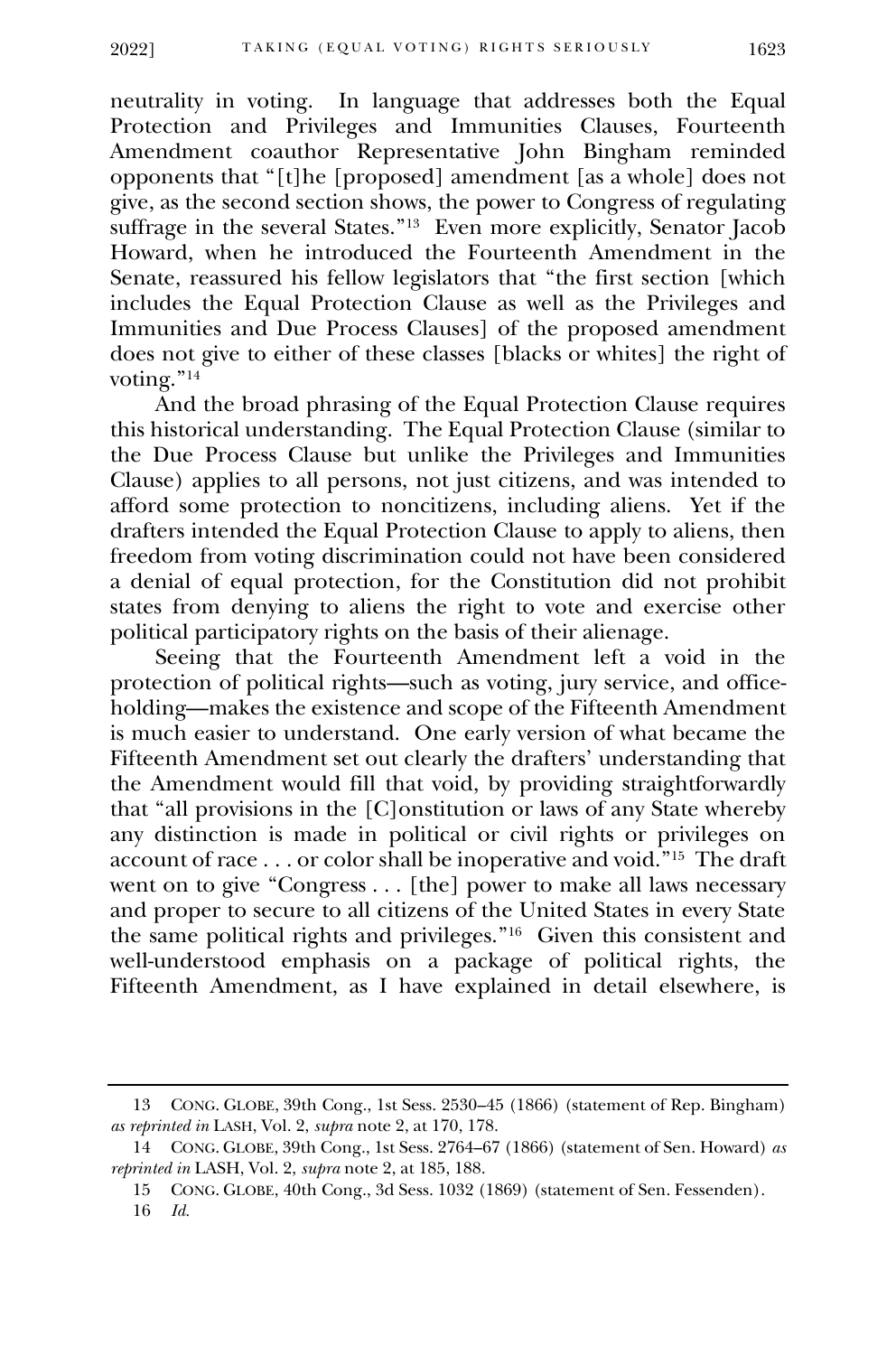properly understood to prohibit discrimination on the basis of race not just in voting at the ballot box, but also in the jury box.<sup>17</sup>

### *B. The Primary Arguments for Black Suffrage*

The congressional debates surrounding the enfranchisement of black Americans after the Civil War illustrated, in ways that would foreshadow the Nineteenth and Twenty-Sixth Amendment debates, that voting rights involve both group interests and individual respect and thereby further instrumental as well as dignitary objectives.<sup>18</sup> Although the Supreme Court of the late twentieth and early twentyfirst centuries often suggests that governments may not constitutionally suggest a commonality of interests and perspectives among black voters, that modern doctrinal notion would have struck the Republican sponsors and supporters of the Reconstruction Amendments as wrong if not ridiculous.

To be sure, congressional supporters of black suffrage certainly insisted that black men as individual citizens deserved the franchise as individual freemen in a constitutional republic:

The individual rights argument for black suffrage was a critical weapon in the Republican arsenal. According to this perspective, every citizen had a natural right to vote and express his support for,<br>or opposition to, the government. This was an essential or opposition to, the government. characteristic of the republican form of government guaranteed in the Constitution and the distinguishing characteristic of the democratic principle on which the United States had been founded: that government derived its legitimacy from the consent of the governed.<sup>19</sup>

Take, for instance, Senator Ferry's assertion, in support of the Fifteenth Amendment, that:

In this land Government does not make voters, but voters make the Government. To vote, under every principle upon which our Government is based, is a right of man because of his manhood, and it comes to every citizen because of that truth in our fundamental charter which proclaims that "governments derive all their just powers from the consent of the governed." And herein lies the essential distinction between the European and the American social theories. By the former, all political functions find their source in the governing authority, and descend from it to the subject. By the latter, all political functions originate from the people, in whom alone is inherent sovereignty. The European

<sup>17</sup> *See* Amar, *supra* note 7, at 223.

<sup>18</sup> For much more elaboration on the observations that follow, see Vikram David Amar & Alan Brownstein, *The Hybrid Nature of Political Rights*, 50 STAN. L. REV. 915 (1998).

<sup>19</sup> *Id.* at 929–31 (footnotes omitted).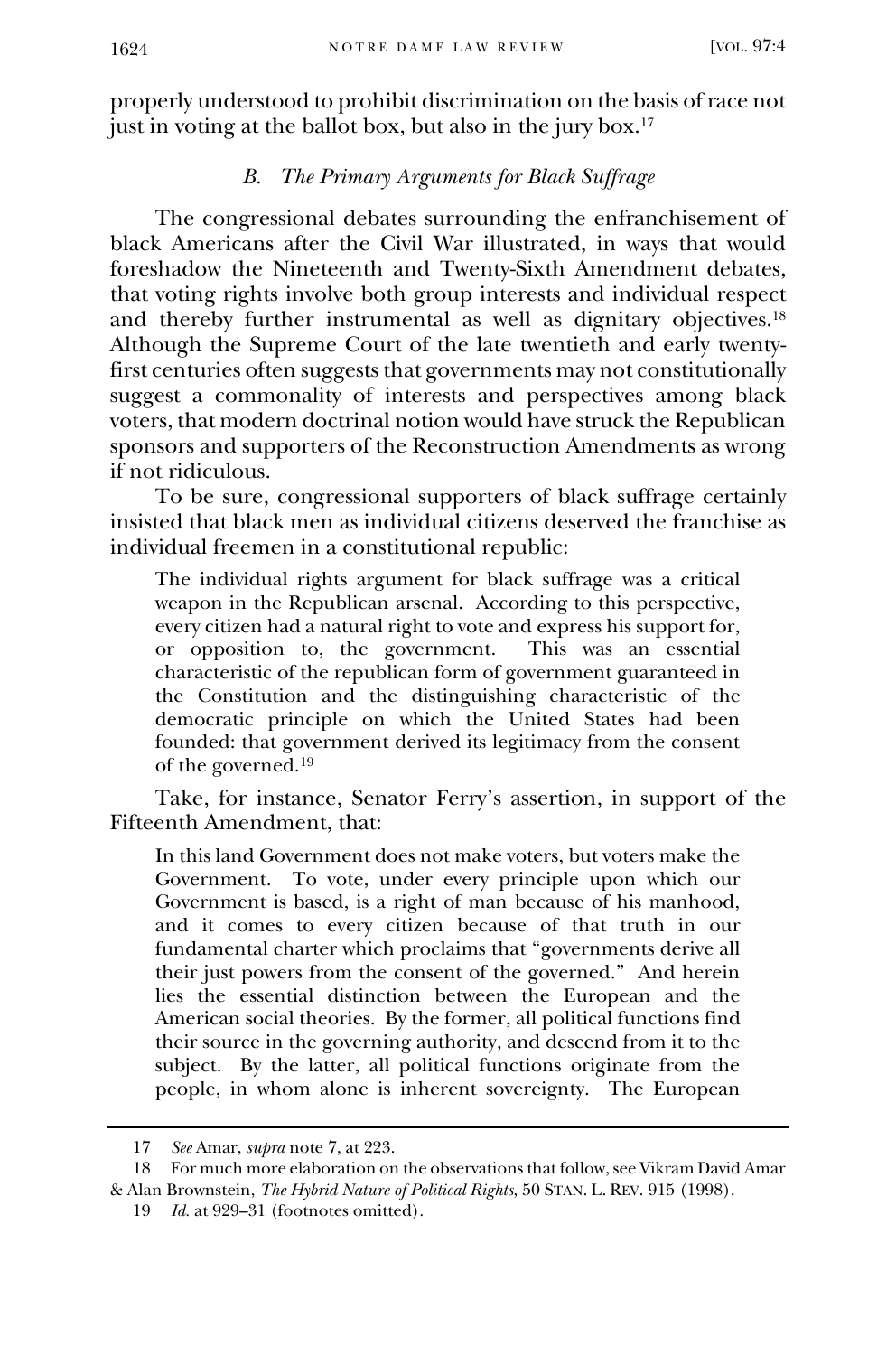petitions for franchises; the American asserts rights. This amendment only forbids the denial of these rights.<sup>20</sup>

Moreover, Republicans argued, blacks as individuals had earned the right to vote by their service in the Union armies during the war. No country with integrity could accept a person's service in arms to save the nation and then repudiate that same individual by denying him the right to vote. Indeed, even an uneducated but loyal emancipated slave, the argument ran, had a more deserving claim to the right to vote than the traitors and rebels who made up much of the voting white South. Representative Whittemore made the point in these terms:

Shall we trust the pardoned rebel and not the patriot black man, whose severed limb lies moldering at Fort Pillow, Port Hudson, Olustee, Battery Wagner, or Petersburg mine? . . .

 Give to the colored man his vote. . . . On staff and crutch he stands demanding his rights; with scars and empty sleeves he pleads an equal franchise; with uplifted hands, which have borne the musket in the defense of your altars and your homes, of that flag, emblem of freedom, of the future greatness of our Republic, he asks, not social, but political equality.<sup>21</sup>

These individual rights and basic fairness arguments were formidable, but by no means conclusive. The arguments in favor of black suffrage thus demanded additional support.

When forced to confront the issue in Congress after the Civil War, legislators determined that the right to vote necessarily involved more than the honor of equal manhood, more than the dignity and respect due a citizen, and even more than the power to express one's refusal to consent to a government deemed unjust. The ballot was the "buckler and shield" of the poor, the weak, and the despised. It provided not only respect, but "protection and justice." While it bestowed "dignity" on a voter, it also conferred "power" and made "the Government his agent and protector instead of his master and oppressor."

. . . .

 Arguments extolling the instrumental value of the franchise to the black communities in the South provided a new and powerful

<sup>20</sup> CONG. GLOBE, 40th Cong., 3d Sess. 858 (1869) (statement of Sen. Ferry).

<sup>21</sup> CONG. GLOBE, 40th Cong., 3d Sess. app. 93 (1869) (statement of Rep. Whittemore). The connection between prior military service and the right to vote was also invoked in the ratification debates taking place in the state houses; "most Republican legislators simply argued that if the Negro was good enough to fight and die for the Union during the war, he was a good enough citizen to vote. The importance and influence of this argument cannot be overestimated." WILLIAM GILLETTE, THE RIGHT TO VOTE: POLITICS AND THE PASSAGE OF THE FIFTEENTH AMENDMENT 81, 85 (1965) (citation omitted).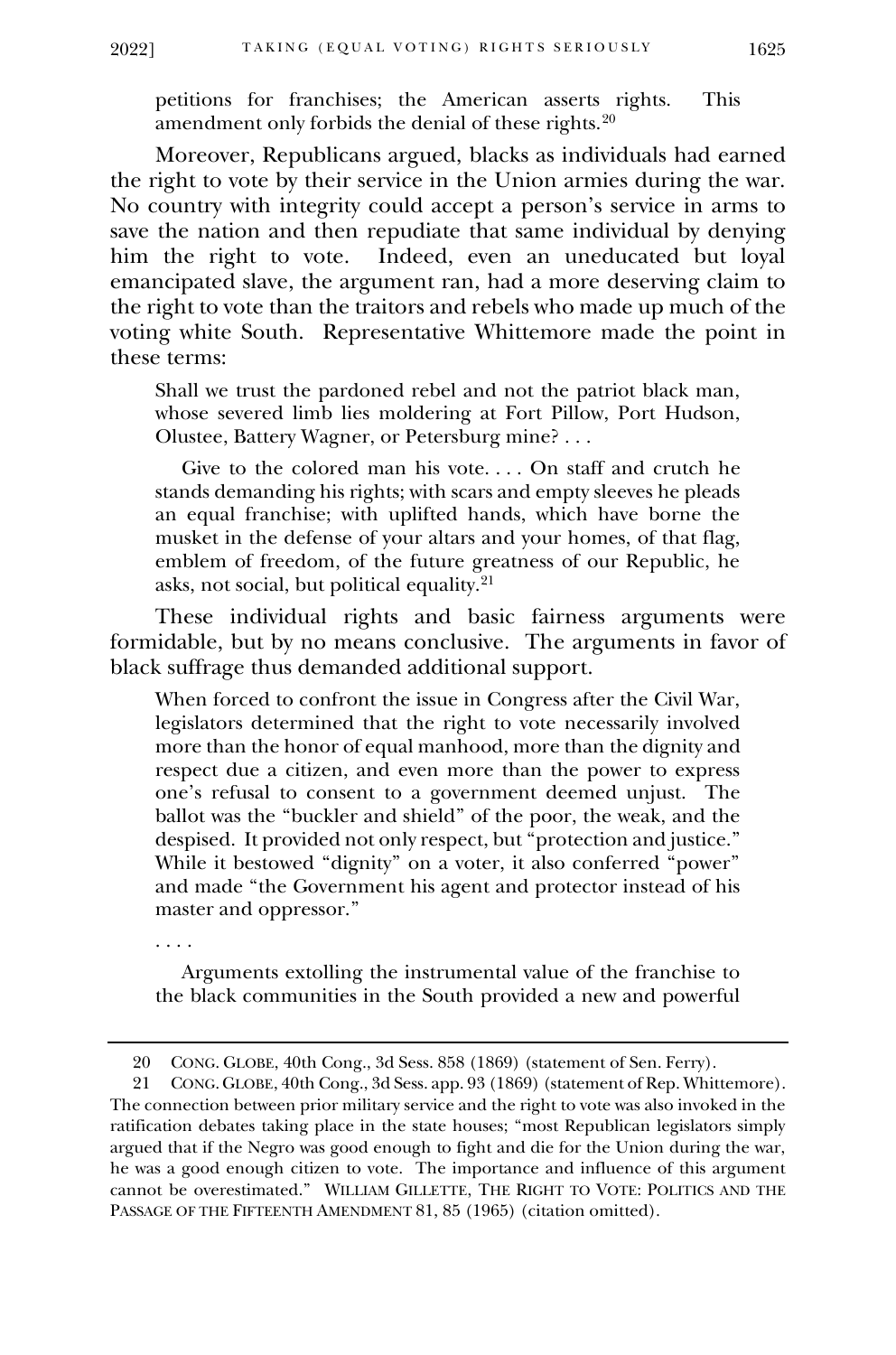foundation for granting freemen the vote. Foremost among these arguments was the claim that black people needed the right to vote in order to be able to protect themselves against the enactment of pernicious laws by white southerners. Republicans anticipated that the black populations in the South would be under siege and believed that political influence and voting power would be their sole means of defense. The only alternative to the franchise was the continued military occupation of the South or, at a minimum, continued intrusive civil intervention into the affairs of southern states.<sup>22</sup>

It is obvious that this instrumental justification for expanding the franchise presumed that black voters would act collectively in exercising political power. The individual black voter acting alone would have minimal impact on political outcomes. Legislators anticipated that the majority of whites, who harbored virulent ill will toward their former slaves, would engage in racial bloc voting; only the votes of the black masses could offset this white political aggression.

Finally, extending the franchise promised to benefit the Republican Party. New black voters were anticipated to vote Republican and, in doing so, would ensure that men who were disloyal to the Union would not lead the postwar governments of the southern states. And Republican legislators did not hesitate to openly acknowledge this partisan purpose. Senator Sumner, surely as devoted to black suffrage as a matter of justice and right as any member of the Senate, repeatedly emphasized the value of the black vote to Republican Party ascendancy. In 1869, Sumner exhorted his colleagues as follows:

I do not depart from the proprieties of this occasion when I show how completely the course I now propose harmonizes with the requirements of the political party to which I belong. Believing most sincerely that the Republican party, in its objects, is identical with country and with mankind . . . I cannot willingly see this agency lose the opportunity of confirming its supremacy. . . .

 Pardon me; but if you are not moved by considerations of justice under the Constitution, then I appeal to that humbler motive which is found in the desire for success. Do this and you will assure the triumph of all that you can most desire. Party, country, mankind will be elevated  $\ldots$ .<sup>23</sup>

I appeal to Senators to look at this measure as a great measure of expediency as well as of justice. How are you going to settle this question in the loyal States?

<sup>22</sup> Amar & Brownstein, *supra* note 18, at 938–40 (citations omitted) (quoting CONG. GLOBE, 40th Cong., 2d Sess. 119 (1867) (statement of Rep. Ashley)).

<sup>23</sup> CONG. GLOBE, 40th Cong., 3d Sess. 904 (1869) (statement of Sen. Sumner). On an earlier occasion, Sumner had emphasized the political benefits to the Republican Party in supporting a bill to provide blacks the vote in both northern and southern states in particularly partisan terms: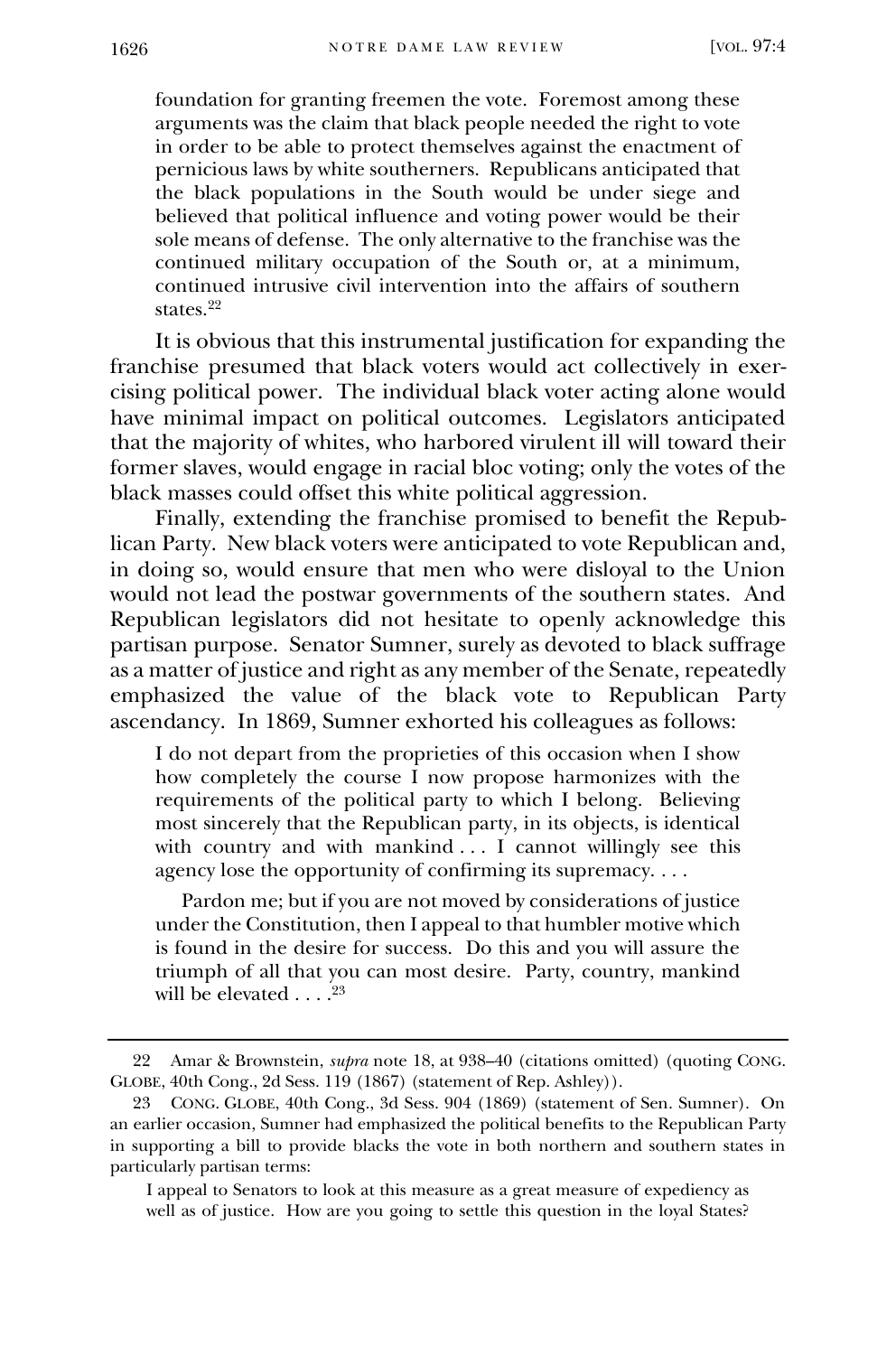Republican aspirations regarding the support of black voters, in both the North and South, rested on a solid political foundation. Democrats' opposition to black suffrage would certainly have cemented the allegiance of the new voters to the party of Lincoln. Moreover, the bitter history and legacy of the war and slavery caused many blacks to openly proclaim their Republican allegiance.

"'We would vote the way we shot,' declared one Negro. Another predicted that Negroes would vote Republican 'as naturally as water flows downward.'" In Pennsylvania, the President of the State Equal Rights League, an association of black citizens, "urged that the organization become a political one, aligned with the Republicans, by which the 'power of the colored voters of the state of Pennsylvania can be used as a unit.'" 24

Historians debate whether Republican supporters of the Fifteenth Amendment were primarily motivated by the partisan goal of preserving the political power of the Republican Party or by a more idealistic commitment to giving black citizens political weapons to protect their communities against hostile white forces. But both arguments are grounded on a collective understanding of black political interests being, as a general matter, distinct from those of whites.

Moreover, in addition to these arguments, members of Congress demonstrated their recognition of the collective political unity of black Americans in other ways. For example, both proponents and opponents of black suffrage assumed that black voters would support black candidates for office. Democrats vigorously opposed legislation giving black residents of the District of Columbia the right to vote because they feared that the large number of black residents would almost certainly elect black municipal leaders. This potential for black

. . . .

CONG. GLOBE, 40th Cong., 1st Sess. 614 (1867) (statement of Sen. Sumner).

24 Amar & Brownstein, *supra* note 18, at 946 (quoting GILLETTE, *supra* note 21, at 119, 132–33 (1965)).

Here are Delaware, Maryland . . . and Kentucky, in each of which this measure is the only salvation of Union citizens. Then there are other States like Pennsylvania, where this measure will give at once—I am speaking now on the question of expediency—twenty thousand votes to the Union cause. There is Indiana, too, where this bill will settle the suffrage question. I will say nothing about Iowa. There is Wisconsin.

<sup>.</sup> . . . There is Connecticut. Let us secure three thousand votes in Connecticut for the good cause. You can secure them by act of Congress. A little, short act of Congress can determine the political fortunes of Connecticut for an indefinite period by securing three thousand additional votes to the right side. There is New York, also, where the bill would have the same excellent, beneficent influence.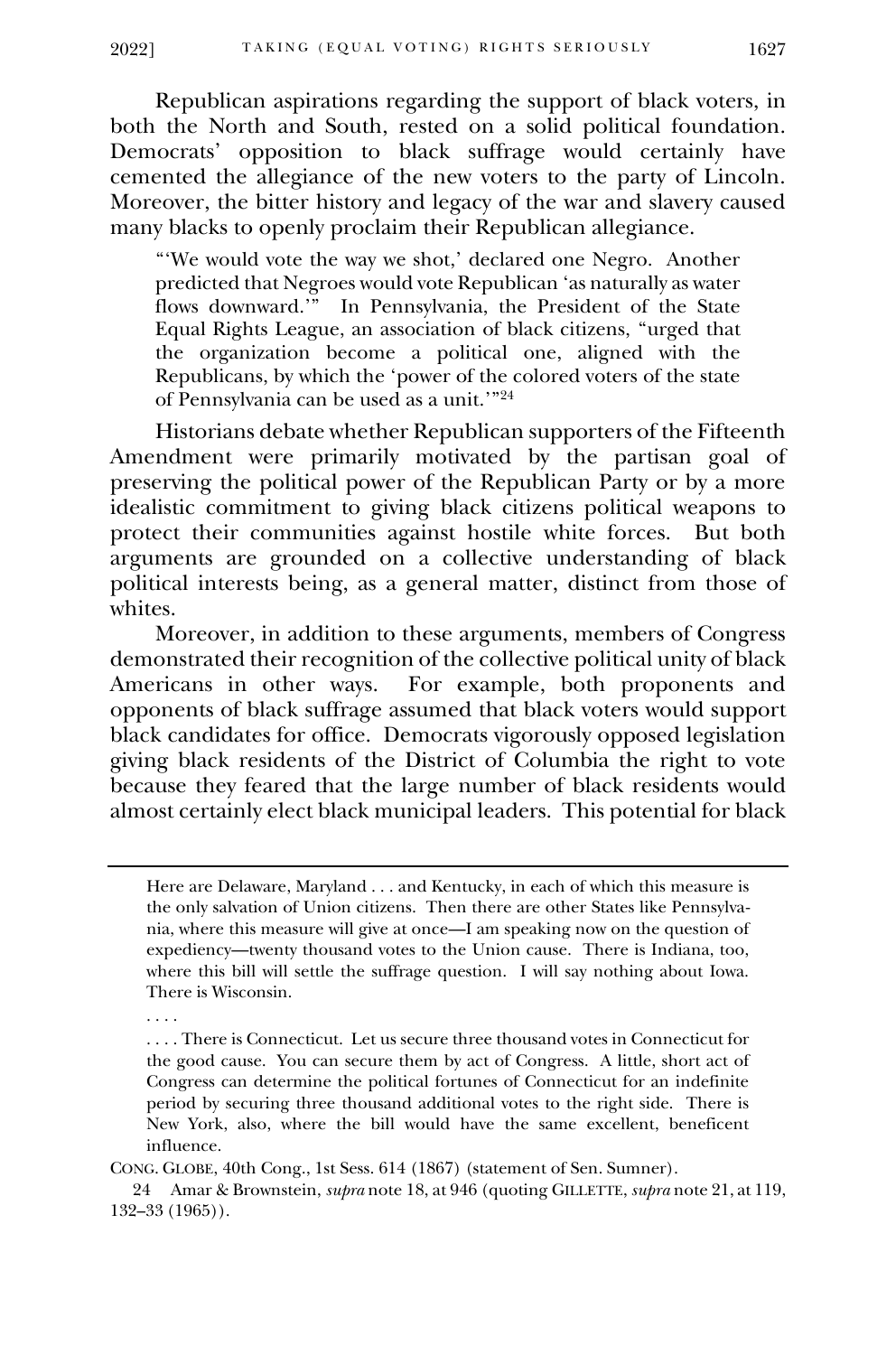political dominance rendered black suffrage in the District even more dangerous and unacceptable to Democrats than extending the franchise in southern or northern states, where the black population was relatively smaller and more dispersed. One Democrat stated this argument bluntly:

Sir, there are about thirty-five thousand of this class of people [(blacks)] now in this District I am told. There are about one hundred thousand inhabitants I am informed in the District. Pass this bill, and this "paradise," as the District was said to be when the bill giving freedom to the slaves of this District was passed, will be their paradise indeed, and in less than two years from this time it will be flooded by negroes from all parts of the country, and your mayors and your corporation officers will be composed of negroes. . . .

 . . . . Sir, it may do very well for gentlemen representing States in which there are not enough of the negro race to make mile-posts along the public roads to vote for a measure of this kind, because it is hardly within the range of possibility that any great amount of injury can result to such States; but where the races are so nearly equal [in number], and where it is reasonable to suppose that the "paradise" opened up for negroes will be filled with more negroes than whites, I hold that I should be derelict in duty to my own race, which I believe to be superior in all respects to the negro race, if I were to vote to give them the right of suffrage under any circumstances whatever.<sup>25</sup>

## II. TWENTY-SIXTH AMENDMENT—TEXT AND JUSTIFICATION

The Twenty-Sixth Amendment was passed and ratified in 1971. The amendment process gained momentum after the Court in *Oregon v. Mitchell* held, by a 5–4 vote, that a federal statute which prohibited age discrimination in voting against persons over eighteen years of age in elections for state and federal offices could not constitutionally be applied to elections for state offices.<sup>26</sup>

The operative text of the Amendment is, for citizens eighteen years or older, nearly identical to that of the Fifteenth, with the word "age" replacing "race, color or previous condition of servitude" in the prohibitory language of the Amendment. The Twenty-Sixth thus provides: "The right of citizens of the United States, who are eighteen years of age or older, to vote shall not be denied or abridged by the

<sup>25</sup> CONG. GLOBE, 39th Cong., 2d Sess. 45–46 (1866) (statement of Sen. Saulsbury).

<sup>26</sup> 400 U.S. 112, 118 (1970); *see* S. CONST. AMEND. SUBCOMM., 92nd CONG., LOWERING THE VOTING AGE TO 18: A FIFTY-STATE SURVEY OF THE COSTS AND OTHER PROBLEMS OF DUAL-AGE VOTING 1 (Comm. Print 1971).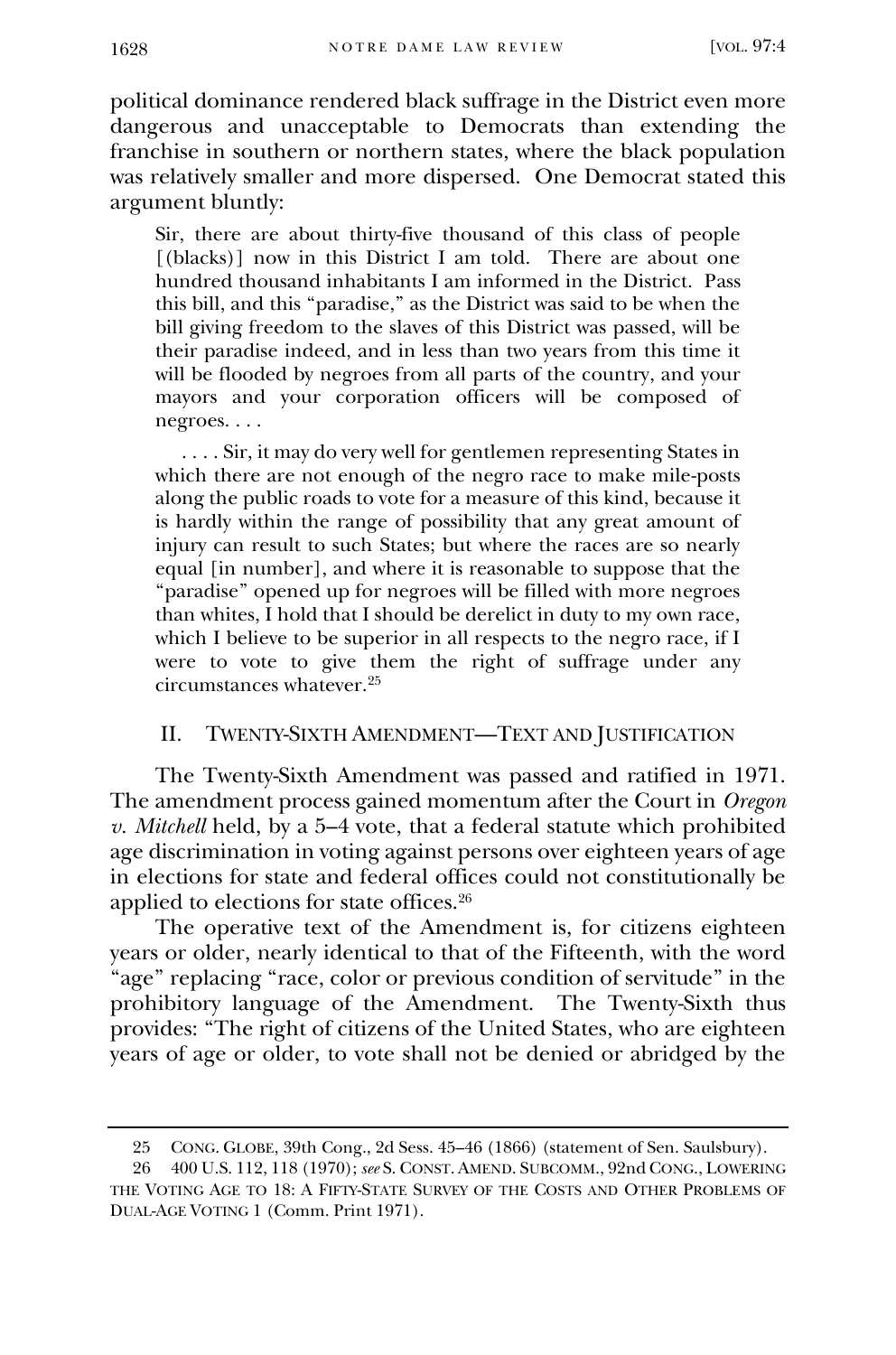United States or by any State on account of age."<sup>27</sup> Two aspects of this text cannot be overemphasized. First, the striking parallelism between it and the Fifteenth (and the Nineteenth as well) was obviously<br>intentional. That is, the Twenty-Sixth *self-consciously* tracks the That is, the Twenty-Sixth *self-consciously* tracks the language of the Fifteenth (and Nineteenth) Amendment(s), with the same intended consequences.

As prominent House member Claude Pepper announced in an uncontested statement explaining the scope of the Amendment: "What we propose to do  $\ldots$  is exactly what we did in  $\ldots$  the 15th amendment and . . . the 19th amendment. Therefore, it seems to me that this proposed amendment is perfectly in consonance with those precedents."<sup>28</sup> In the same vein, as to the sweep of the proposed amendment, hear the words of Representative Poff:

What does the proposed constitutional amendment accomplish? . . . [I]t guarantees that citizens who are 18 years of age or older shall not be discriminated against on account of age. Just as the 15th amendment prohibits racial discrimination in voting and just as the 19th amendment prohibits sex discrimination in voting, the proposed amendment would prohibit age discrimination in voting  $\ldots .^{29}$ 

Second, as these passages make clear and as was true with the Fifteenth (and Nineteenth), the Twenty-Sixth Amendment does not merely confer the franchise on any particular group of people, but instead outlaws discriminatory treatment based on a particular criterion. Thus, the operative text of the Twenty-Sixth does not say merely that each state shall reduce its voting age to eighteen (just at the operative words of the Fifteenth do not merely say that adult black men shall enjoy the franchise) but instead provides that the right of persons eighteen or older to vote cannot be denied or abridged on account of age: textually, then, age cannot be used as a criterion for withholding the core political rights.

Moreover, as to what attentive folks at enactment understood as to scope, the text of the Twenty-Sixth's reference to the "right to vote" was, as was true of the Fifteenth, a shorthand for a broad package of political-participation rights. For anyone who may not have been sure, Representative Poff was very explicit about the way in which the Amendment was meant to facilitate the fullest possible political participation. Addressing the House and quoting the committee report, he described the Amendment as "confer[ring] a plenary right on citizens 18 years of age or older to participate in the political

<sup>27</sup> U.S. CONST. amend. XXVI.

<sup>28</sup> *See* 117 CONG. REC. 7539 (1971) (statement of Rep. Pepper).

<sup>29</sup> *Id.* at 7534 (statement of Rep. Poff).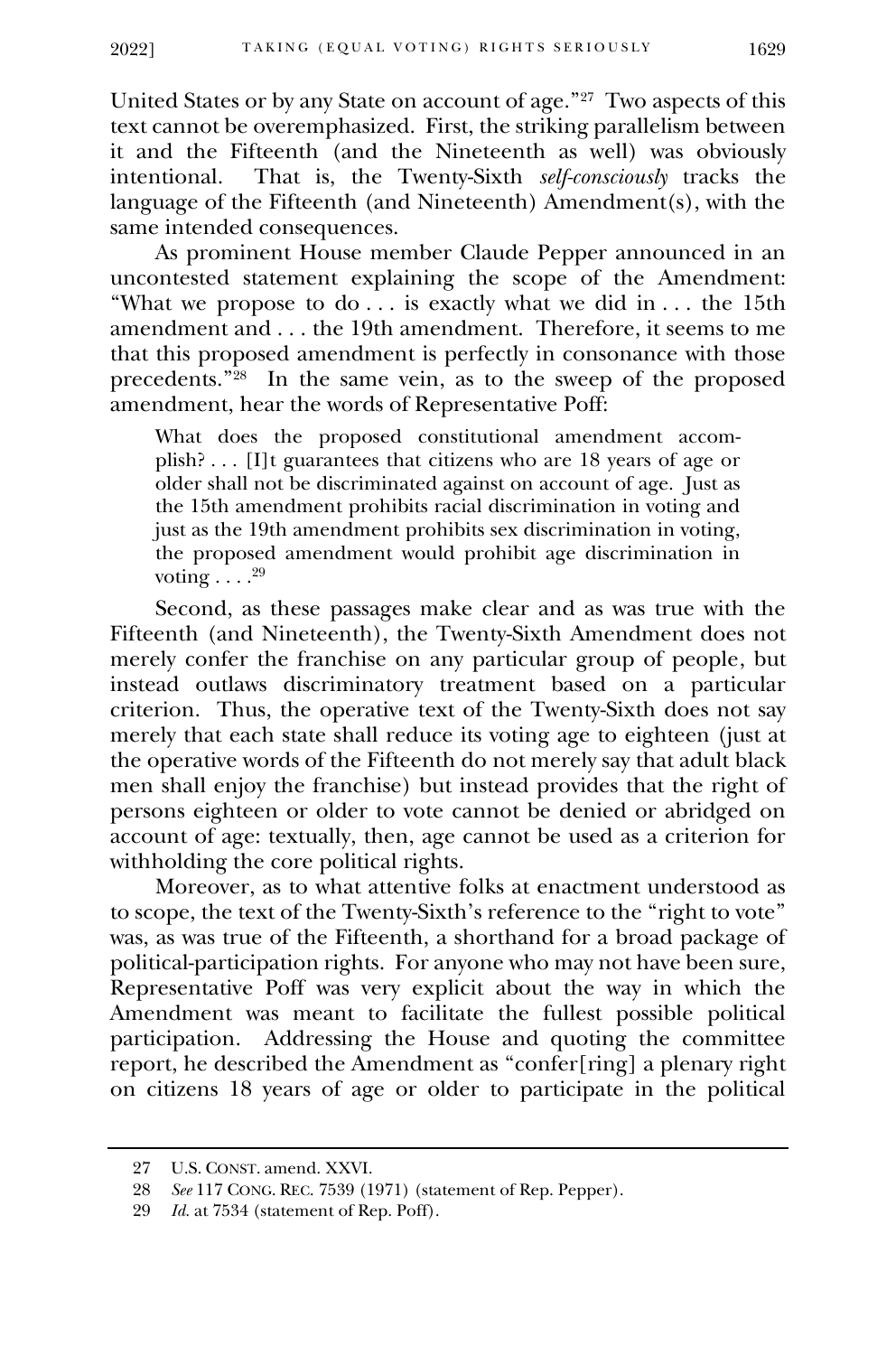process, free of discrimination on account of age."<sup>30</sup> Representative Poff also explained, in an address to his fellow House members, that "[t]he 'right to vote' is a constitutional phrase of art whose scope embraces the entire process by which the people make their political choices."<sup>31</sup> Thus, noted Poff, unlike the congressional statute that was at issue in *Mitchell*, the Amendment was not limited to particular kinds of voting, but rather applied to nominating activities, and even to voting by which voters make law, as in the case of an initiative.<sup>32</sup> Indeed, the only limitations he saw on the "plenary right" were those which were already built into the Constitution and which the Twenty-Sixth Amendment did not purport to amend—the age limitations for elective office.<sup>33</sup>

Thus, the text and the intended application of the Twenty-Sixth builds on and seeks to mirror the Fifteenth. So too the reasons offered in support of prohibiting age discrimination in voting track the kinds of reasons offered for prohibiting race discrimination. First were arguments about respecting the rights of individual adults who were worthy of exercising the franchise. President Nixon's deputy attorney general spoke for his boss by saying:

America's 10 million young people between the ages of 18 and 21 are better equipped today than ever in the past to be entrusted with all of the responsibilities and privileges of citizenship. Their wellinformed intelligence, enthusiastic interest, and desire to participate in public affairs at all levels exemplifies the highest qualities of mature citizenship.<sup>34</sup>

Second, again tracking the Fifteenth, the Twenty-Sixth Amendment's case featured arguments about the moral imperative of allowing people eighteen years and older to vote given the substantial involvement of young persons in recent military service, namely the Vietnam War.<sup>35</sup> And finally, the reasons offered for inclusion of younger persons in the voting process drew on instrumental justifications that parallel the Supreme Court's Sixth Amendment juror exclusion jurisprudence, which requires that a group bring

<sup>30</sup> *Id.* at 7535 (statement of Rep. Poff) (quoting H.R. REP. NO. 92-37, at 7 (1971)).

<sup>31</sup> *Id.*

<sup>32</sup> *Id.*

<sup>33</sup> *See id.*

<sup>34</sup> S. CONST. AMEND. SUBCOMM., 92nd CONG., *supra* note 26, at 9; *see also id.* at 10 (quoting Senator Kennedy's testimony that "the time has come . . . to bring American youth into the mainstream of our political process. To me, this is the most important single principle we can pursue as a nation if we are to succeed in bringing our youth into full and lasting participation in our institutions of democratic government"); 117 CONG. REC. 7546 (1971) (statement of Rep. Ford) (proposed amendment "affords today's youth a great opportunity to . . . make its voice heard at all levels of Government").

<sup>35</sup> *See, e.g.*, 117 CONG. REC. 7549 (1971).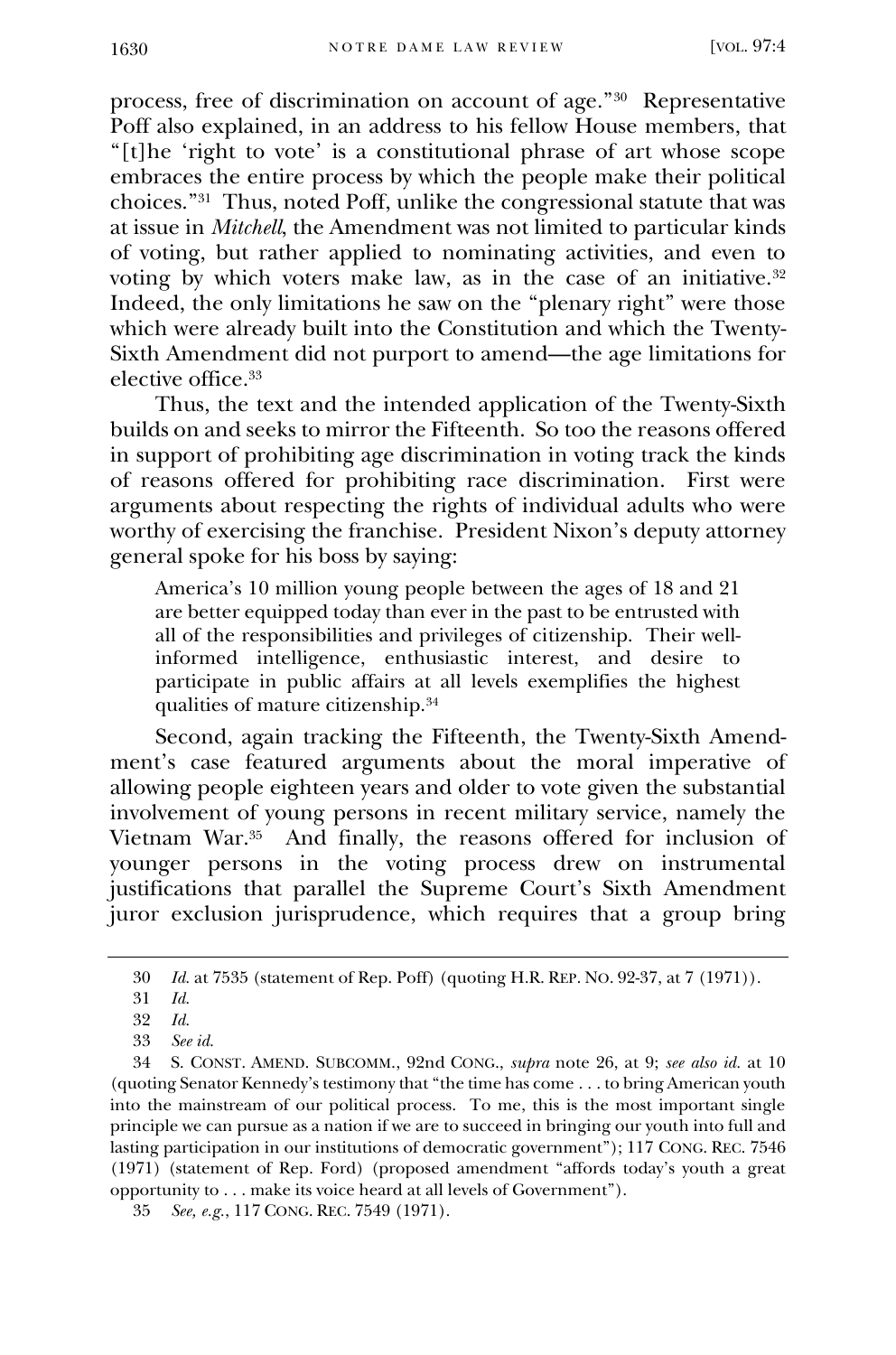something distinctive to the deliberative process to be found cognizable. The Senate report on the Twenty-Sixth Amendment observed:

[T]hese younger voters should be given the right to full participation in our political system because they will contribute a great deal to our society.... [T]he student unrest of recent years . . . reflects the interest and concern of today's youth over the important issues of our day. The deep commitment of those 18 to 21 years old is often the idealism which Senator Barry Goldwater has said "is exactly what we need more of in the country  $\ldots$  ." $^{36}$ 

If young people are mature enough to be responsible and distinct enough to contribute something special—an idealism that comes from youth—the case for including them free from age discrimination was similarly compelling to the case made for the Fifteenth Amendment.

#### III. FAILURE TO TAKE THE TWENTY-SIXTH AMENDMENT SERIOUSLY

And yet, people continue to be discriminated against on the basis of their age when it comes to political rights. Let's start with jury service eligibility, one of the key components of the political rights package included in the intended scope of the Fifteenth Amendment, the Nineteenth Amendment, and the Twenty-Sixth Amendment. Race and gender are acknowledged by the Supreme Court as impermissible bases on which to exclude some from serving on juries,<sup>37</sup> but age has not been. Thus, lawyers and judges continue to exercise peremptory challenges based on age,<sup>38</sup> and there is no indication this will change anytime soon.

Even with regard to juror eligibility itself, age continues to play a constitutionally impermissible role. A number of states continue to make twenty or twenty-one (rather than eighteen, the cutoff included in the Twenty-Sixth Amendment's text) the age at which people are eligible to serve on juries<sup>39</sup> in what would seem to be a blatant violation of the very words of enactment. Moreover, and more pervasively, states often draw their juror rolls from voting records (which is innocuous enough) but fail to update the juror rolls with any reasonable frequency. As a result, even in states where young adults are technically

<sup>36</sup> S. CONST. AMEND. SUBCOMM., 92nd CONG., REP. ON PASSAGE & RATIFICATION OF TWENTY-SIXTH AMEND. 2 (Comm. Print 1971).

<sup>37</sup> On race, see, e.g., Batson v. Kentucky, 476 U.S. 79 (1986); Powers v. Ohio, 499 U.S. 400 (1991); Edmonson v. Leesville Concrete Co., Inc., 500 U.S. 614 (1991). On gender, see, e.g., J.E.B. v. Alabama *ex rel.* T.B., 511 U.S. 127 (1994).

<sup>38</sup> *See, e.g.*, Shamena Anwar, Patrick Bayer & Randi Hjalmarsson, *The Role of Age in Jury Selection and Trial Outcomes*, 57 J.L. & ECON. 1001 (2014).

<sup>39</sup> *See, e.g.*, MISS. CODE ANN. § [13-5-1 \(1972\);](http://www.westlaw.com/Link/Document/FullText?findType=L&pubNum=1000933&cite=MSSTS13-5-1&originatingDoc=I5eec5e7123ea11dbbab99dfb880c57ae&refType=LQ&originationContext=document&vr=3.0&rs=cblt1.0&transitionType=DocumentItem&contextData=(sc.Search)) MO. REV. STAT. § [494.425](http://www.westlaw.com/Link/Document/FullText?findType=L&pubNum=1000229&cite=MOST494.425&originatingDoc=I5eec5e7123ea11dbbab99dfb880c57ae&refType=LQ&originationContext=document&vr=3.0&rs=cblt1.0&transitionType=DocumentItem&contextData=(sc.Search)) (1989).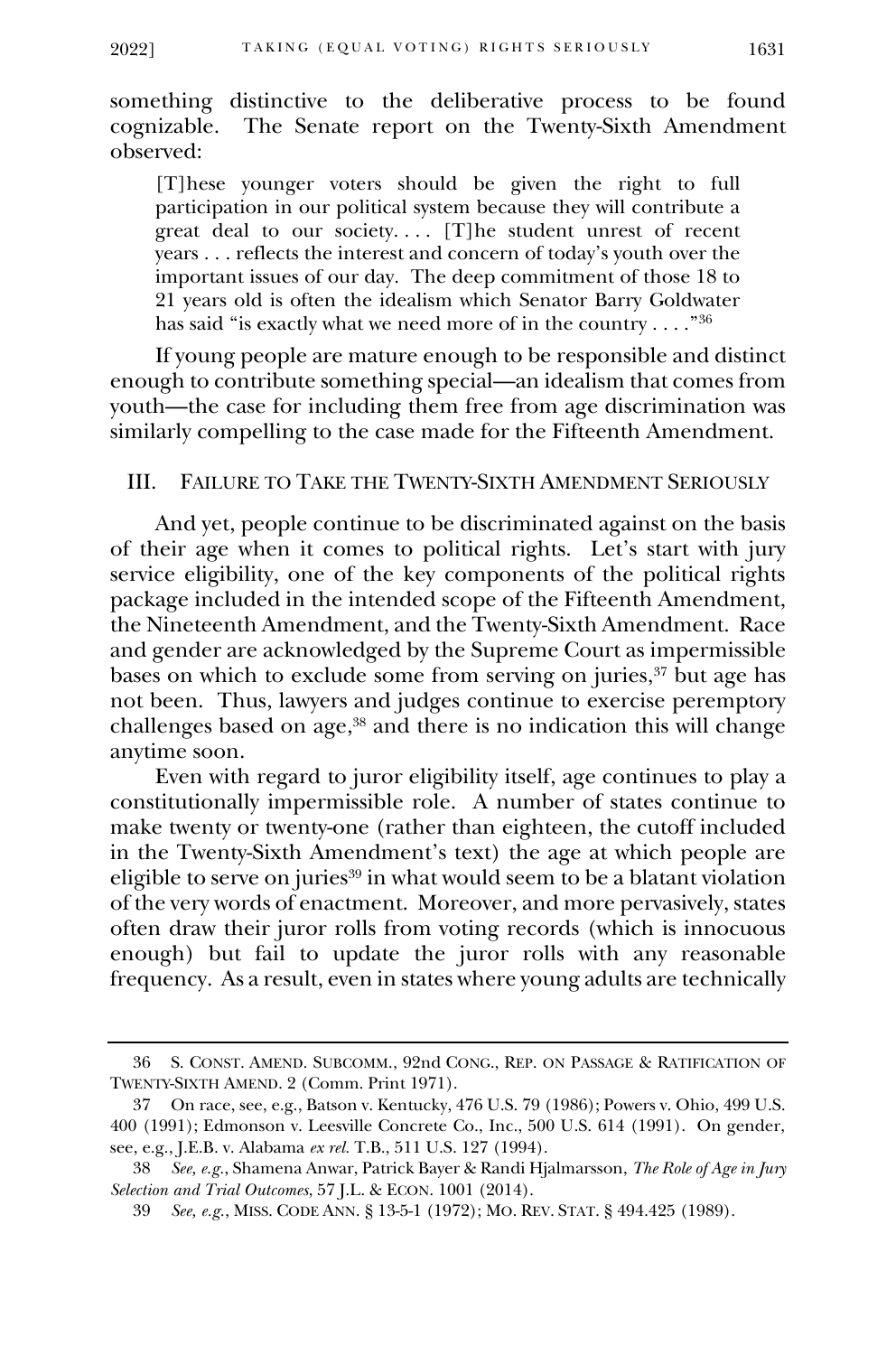eligible to serve on juries, their names and addresses are not included in the juror databases until they are twenty or older, meaning adults between eighteen to twenty—persons fully permitted to be free from<br>age discrimination in political rights—are drastically age discrimination in political rights—are drastically underrepresented on juries.<sup>40</sup> This underrepresentation directly implicates some of the core arguments that drove enactment of the Twenty-Sixth Amendment in the first place. The arguments about moral and military worthiness and group perspective discussed above apply to the jury service question just as to the ballot-box voting question: just as it might be thought unfair for young adults to fight and die in a war without being able to voice their opposition to it in federal and state elections, so too it might be unfair to prosecute them for evading the draft or protesting the war without meaningfully allowing their peers to be on juries in those cases.

To be sure, this latter problem may be distinguishable from the problem raised in states that simply don't confer jury-service eligibility until age twenty or older on the ground that the latter involves facial discrimination whereas the former might seem more like a problem of disparate impact (which under general constitutional doctrine requires a finding of invidious intent before it is actionable). But notice that as to political-rights participation and race, at least with ballot-box voting, the Supreme Court has not infrequently found invidious intent to exist simply because of a pronounced disparate impact, and invalidated measures that were race neutral on their face simply because of their exclusionary effect.<sup>41</sup> Moreover, imagine that a state recognized that people were eligible to register to vote upon turning eighteen, but had only periodic windows of "open registration" (akin to open enrollment in health plans) such that many people who turned eighteen had to wait a year or more for the next window in order to vindicate their right. That, too, could be said to be facially age-neutral, but would anyone doubt that it violated the essence of the Twenty-Sixth Amendment?

And yet perhaps no one should be surprised that age discrimination in juries persists unabated since lower federal courts don't seem to be able to understand and apply the clear text of the Twenty-Sixth Amendment even in ballot-box voting cases, the core target of the antidiscrimination norm.

Consider, for example, a recent ruling by a divided three-judge panel of the U.S. Court of Appeals for the Fifth Circuit concerning race-based differential access to mail-in ballots. In a world of razor-

<sup>40</sup> *See* Amar, *supra* note 7, at 211–15.

<sup>41</sup> *See, e.g.*, Gomillion v. Lightfoot, 364 U.S. 339 (1960); Rogers v. Lodge, 458 U.S. 613 (1982). *See generally* Daniel R. Ortiz*[, The Myth of Intent in Equal Protection](http://www.westlaw.com/Link/Document/FullText?findType=Y&serNum=0100662759&pubNum=1239&originatingDoc=I5eec5e7123ea11dbbab99dfb880c57ae&refType=LR&fi=co_pp_sp_1239_1119&originationContext=document&vr=3.0&rs=cblt1.0&transitionType=DocumentItem&contextData=(sc.Search)#co_pp_sp_1239_1119)*, 41 STAN. L. REV. [1105, 1119](http://www.westlaw.com/Link/Document/FullText?findType=Y&serNum=0100662759&pubNum=1239&originatingDoc=I5eec5e7123ea11dbbab99dfb880c57ae&refType=LR&fi=co_pp_sp_1239_1119&originationContext=document&vr=3.0&rs=cblt1.0&transitionType=DocumentItem&contextData=(sc.Search)#co_pp_sp_1239_1119)–26 (1989).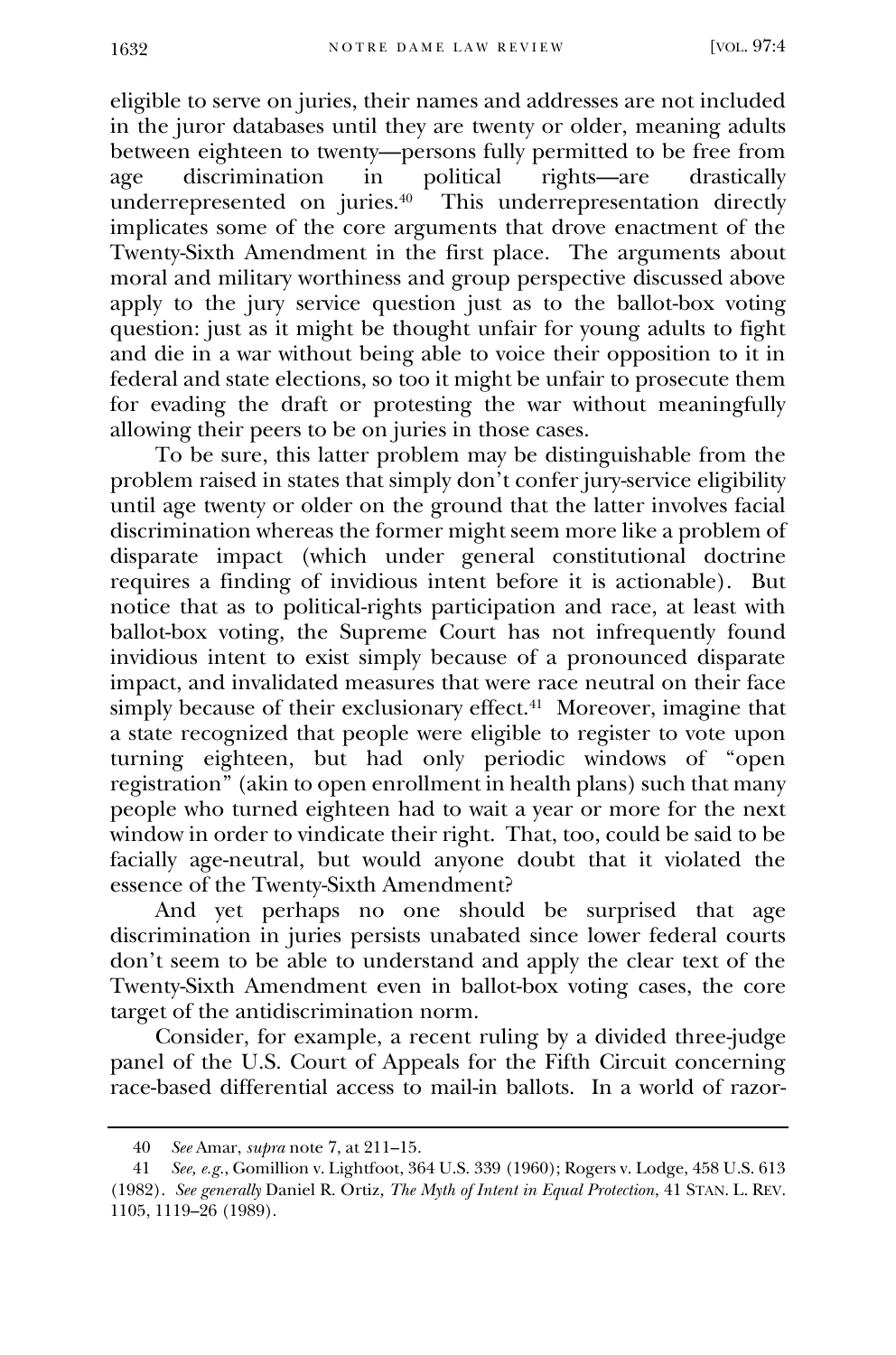thin statewide elections in purple states, cases like this one could easily affect national election outcomes. Above all that, it was clearly wrongly decided, and illustrates how some judges have terrible interpretive instincts when it comes to navigating the tricky but ultra-important voting rights realm, especially in the domain of age.

The case, *[Texas Democratic Party v. Abbott](https://law.justia.com/cases/federal/appellate-courts/ca5/20-50407/20-50407-2020-09-10.html)* (one of many, unrelated cases bearing that name), involved a challenge to a relatively simple Texas statute that, as the Fifth Circuit put it: "permits early voting by mail [but only] for voters who: (1) anticipate being absent from their county of residence; (2) are sick or disabled; (3) are 65 years of age or older; or (4) are confined to jail."<sup>42</sup> The third category of the statute thus prefers people who are 65 or older, giving them an entitlement to early voting by mail that younger persons do not enjoy unless they satisfy additional criteria.

Plaintiffs challenged this law as violative of the Twenty-Sixth Amendment of the Constitution, which straightforwardly provides, as noted earlier, that "[t]he right of citizens of the United States, who are eighteen years of age or older, to vote shall not be denied or abridged by the United States or by any State on account of age."<sup>43</sup>

On the face of things, the plaintiffs' challenge would seem strong. Texas definitely treats people under sixty-five differently with respect to voting "on account of [their] age." (Indeed, no one even tried to deny that Texas was differentiating between would-be voters due to, or on the basis of, their age.) Nonetheless, the Fifth Circuit decided the plaintiffs' Twenty-Sixth Amendment claim failed.

To its credit, the Fifth Circuit did not embrace the position, advanced by the defendants, that the claim should lose because the Twenty-Sixth Amendment does no more than lower the voting age to eighteen. As noted earlier, this reading would be impossible to square with the Amendment's clear text, which does more than alter the minimum voting age; it prohibits discrimination "on account of age" against anyone eighteen or over in the right to vote.

Why, then, did two judges rule against the claim? Because, they said, the statute did not "deny or abridge" the right of anyone under sixty-five to vote.<sup>44</sup> The court interpreted "abridgment," by reference to some dictionaries and a few cases not on point, as the taking away or reduction of meaningful voting liberties that someone enjoyed before the enactment in question was adopted:

<sup>42</sup> Tex. Democratic Party v. Abbott, 978 F.3d 168, 174 (5th Cir. 2020) (citing TEX. ELEC. CODE ANN. §§ 82.001–.004 (West 2020)).

<sup>43</sup> U.S. CONST. amend. XXVI, § 1.

<sup>44</sup> Tex. Democratic Party, 978 F.3d at 192.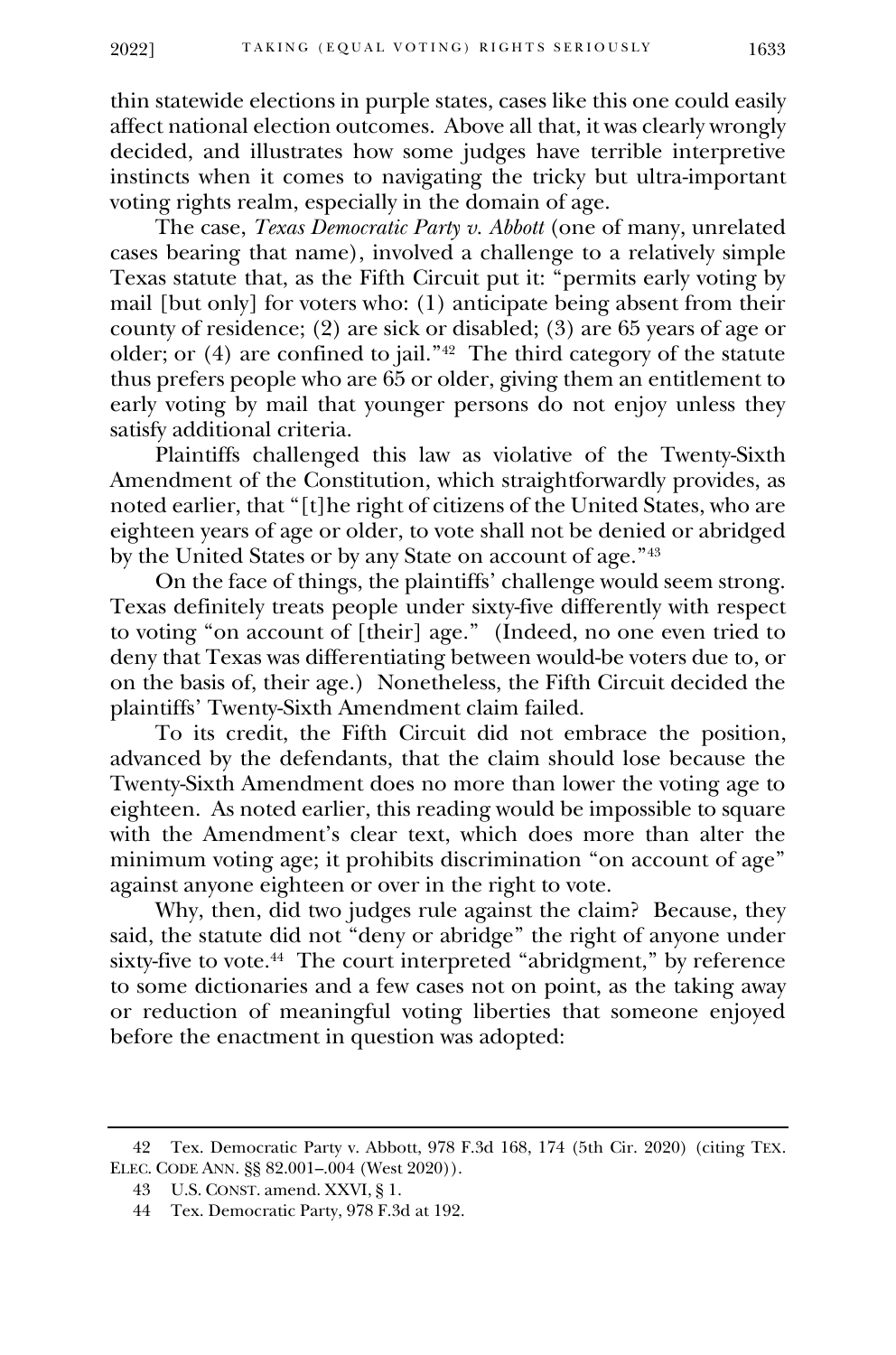Rejecting the plaintiffs' arguments, we hold that an election law abridges a person's right to vote for the purposes of the Twenty-Sixth Amendment only if it makes voting *more difficult* for that person than it was before the law was enacted or enforced. . . .

 . . . [A] law that makes it *easier* for others to vote does not abridge any person's right to vote for the purposes of the Twenty-Sixth Amendment.<sup>45</sup>

Here, because the Texas statutory backdrop was that no early voting by mail was originally allowed—exceptions to that starting point were made beginning in 1917, culminating in the entitlement at issue today of persons over sixty-five in 1975, after the Twenty-Sixth Amendment had been ratified—persons under sixty-five had never enjoyed early voting privileges, so they lost nothing by the conferral of such privileges to older voters but not to younger ones. 46 Again, the idea is that giving something to older folks takes nothing away from younger folks.

This reasoning is flawed for many reasons. First, the Fifth Circuit's approach is open to seemingly arbitrary outcomes. The panel's reasoning suggests the result would have been different—even though the effect and words of the statute would have been the same—had early voting been the rule rather than the exception. In other words, if everybody had enjoyed early voting prior to 1975, and in that year, Texas revised the statute to limit it to only persons over sixty-five, now all of a sudden, the rights of younger folks have been abridged?

A related problem—one that the panel mentioned but did not address other than to say courts can manage such difficulties<sup>47</sup>—is that of manipulation. Suppose Texas wants to make it harder for young people to vote but has in place a law that allows everyone to vote early. Exempting only young people would, as just suggested, constitute an abridgment in the eyes of the panel. So what should Texas do? Repeal early voting for all, wait a while, and then reinstate it only for older persons—voila! How is a court to know when such a sequence reflects a good-faith effort at legislative experimentation, or a cynical effort to circumvent a manipulable test? This is an especially dicey task in an era when the message the current Supreme Court generally sends is that inquiry into legislative motivations is to be avoided, and that statutes, rules, and executive orders should be analyzed on their face and by their operation.

But beyond (and much more important than) these practical concerns, the Fifth Circuit's reasoning is completely wide of the mark

<sup>45</sup> *Id.* at 190–91.

<sup>46</sup> *Id.* at 192 (citing *In re* State, 602 S.W.3d 549, 558 (Tex. 2020)).

<sup>47</sup> *Id.* at 191.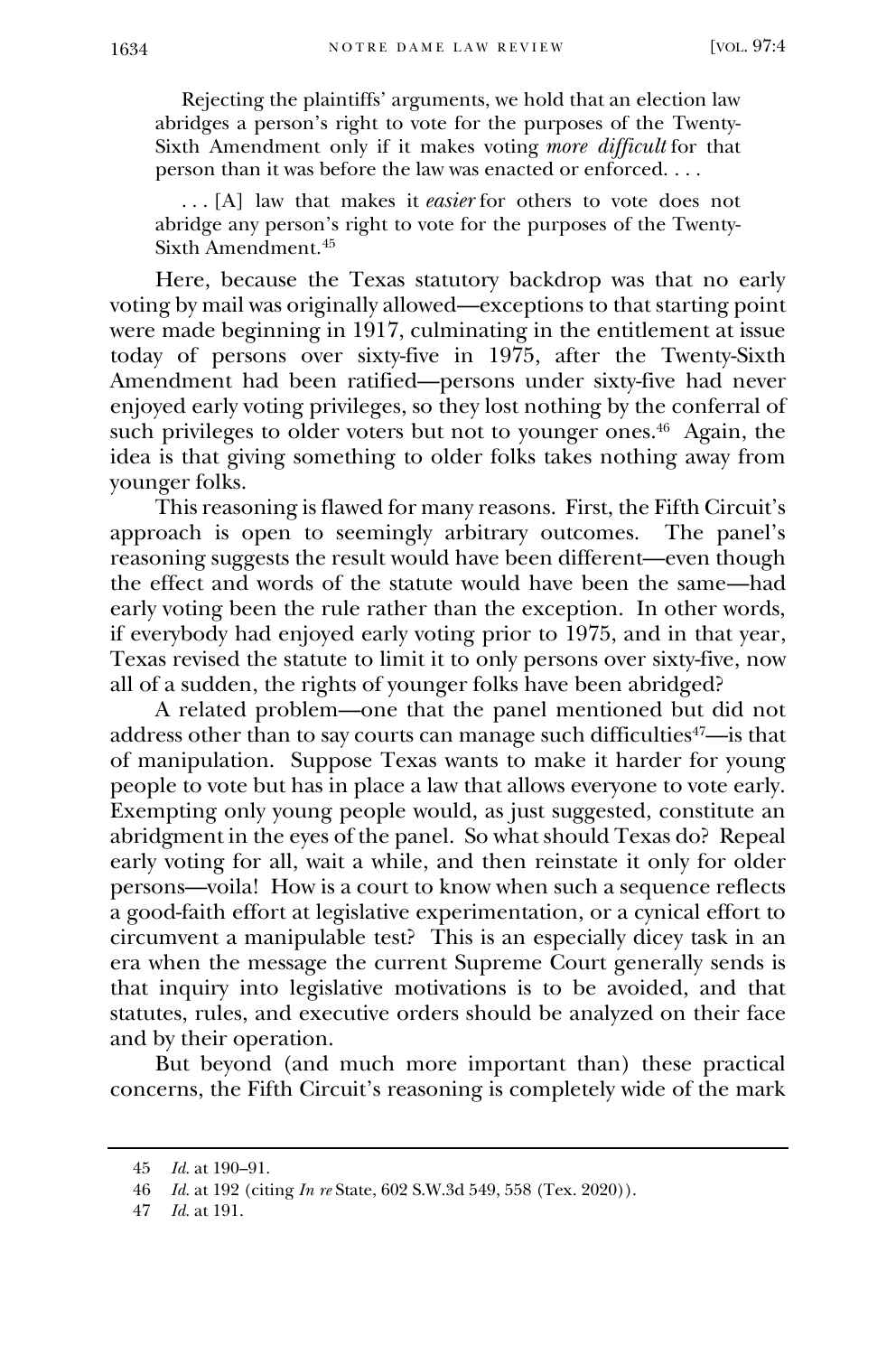because it ignores the equality dimension—which is the essence—of the Twenty-Sixth Amendment. The words of and history behind the Twenty-Sixth Amendment make clear that its proponents thought not only that young people were responsible enough to vote, but also that they were—as a class—*equally valuable and entitled as older folks are to vote*. 48 Putting aside what the "right to vote" the Court has discussed in the context of the Fourteenth Amendment may mean, the voting rights covered by the Twenty-Sixth Amendment (and by the earlier specific voting rights amendments—the Fifteenth and Nineteenth which served as intellectual and textual templates for the Twenty-Sixth) involve not an absolute right to vote, but a right to be treated equally with respect to the vote.

That is why, as discussed earlier, Representative Richard Poff, twenty-year Virginia Republican member of the House and one of the leaders behind the Amendment, described the Amendment as conferring "a plenary right on citizens 18 years of age or older to participate in the political process, *free of discrimination on account of age*."<sup>49</sup>

And that is why the language of the Amendment is written the way it is. It bears repeating yet again that the Amendment does not say merely that every state shall reduce its voting age to eighteen. Rather, it provides that the right of persons eighteen or older to vote cannot be abridged on account of age: textually, then, age cannot be used as a criterion for regulating the core political right of voting, just as race and sex cannot, under the Fifteenth and Nineteenth Amendments. For the purposes of all these specific voting rights amendments, the meaning of "abridge" does not and cannot be limited to "take away or reduce what was enjoyed before," but also has to include "deprive" (another dictionary definition of abridge) or "withhold" on unequal terms. In other words, although the Fifth Circuit may have been correct in suggesting that the word "abridge" implies a baseline, the baseline need not be a moment in the past; instead it can—indeed must—be what other people are currently receiving on account of their race or sex (or age).

Even the Fifth Circuit acknowledged, as it had to, that "[t]he language and structure of the Twenty-Sixth Amendment mirror the Fifteenth, Nineteenth, and Twenty-Fourth Amendments"<sup>50</sup> and that it is proper, in interpreting a part of the Constitution, to "focus  $[on] \ldots$ how the same or at least similar terms that also appeared elsewhere in

<sup>48</sup> *See supra* Part II.

<sup>49</sup> 117 CONG. REC. 7535 (1971) (statement of Rep. Poff) (emphasis added) (quoting H.R. REP. NO. 92-37, at 7 (1971)).

<sup>50</sup> *Tex. Democratic Party*, 978 F.3d at 183.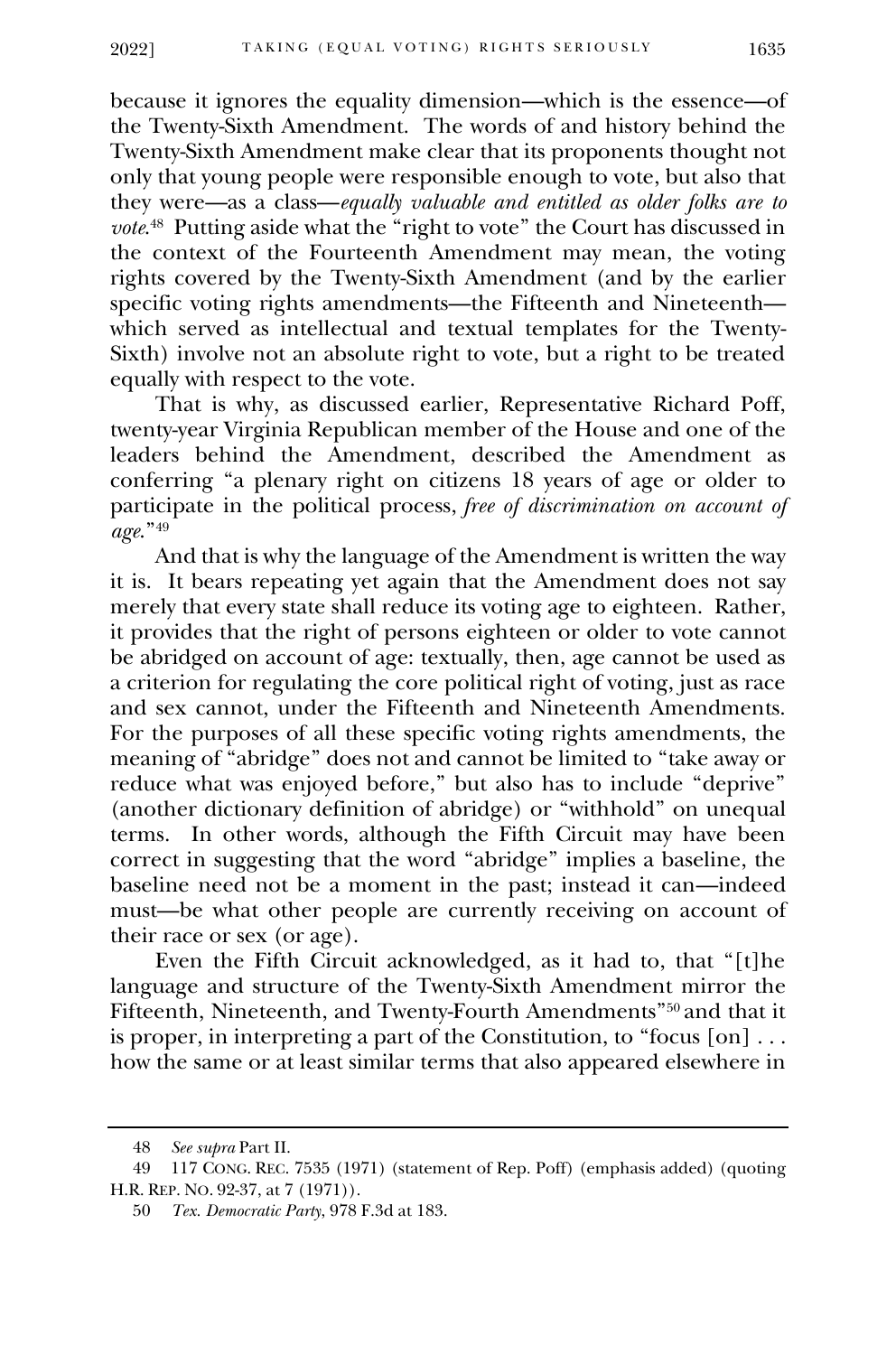the Constitution ha[ve] been interpreted."<sup>51</sup> Indeed, comparison to the Fifteenth and Nineteenth Amendments led the Fifth Circuit to conclude that plaintiffs had individual rights under the Twenty-Sixth Amendment such that they could sue at all (a preliminary issue the court addressed).<sup>52</sup>

Given the obviously (and admittedly) intentional patterning of the Twenty-Sixth Amendment on the Fifteenth and Nineteenth, the case should have been a very easy one. The Fifth Circuit judges need merely have asked—and this really should have been enough to decide the case—what would happen if Texas had never permitted early voting by mail but then extended that option to whites but not blacks, or to men but not women. Would there be a question in anyone's mind that the State had in these events violated the Fifteenth or Nineteenth Amendments, respectively? It would be absurd to say these laws did not "abridge" the freedom to vote within the meaning of the Fifteenth and Nineteenth Amendments simply because the laws weren't taking anything away that blacks or women had previously enjoyed, but instead were simply giving something new to other groups. Indeed, the clear unconstitutionality of these laws would be evident even if early voting by mail weren't a particularly useful option to have (which it is). A law that changed the preexisting (uniform) closing time for the voting polls such that whites but not blacks were given two additional minutes to vote would undeniably abridge voting rights of blacks and blatantly violate the Fifteenth Amendment.

The short of it is that when a state uses a facial classification based on race, sex, or age to condition access to voting in general or to any method of voting in particular, the government abridges the voting equality rights explicitly written into the Constitution. And unlike cases under the Fourteenth Amendment's voting rights jurisprudence, we needn't even ask what the "standard of review" is, or what interests the state might have to justify its differential treatment. As the Supreme Court observed in the Fifteenth Amendment context, "race. . . . [c]olor and previous condition of servitude, too, are [simply] forbidden criteria or classifications."<sup>53</sup>

The Fifth Circuit intimated that plaintiffs may, on remand, be able to argue they have a claim under the Fourteenth Amendment's Equal Protection Clause, in which case the strength of the government's interest might be relevant (although it's hard to imagine the government ever having a good reason to withhold any voting access on account of race, sex, or age).<sup>54</sup> But the Fourteenth Amendment

<sup>51</sup> *See id.* at 184.

<sup>52</sup> *See id.* at 183–84.

<sup>53</sup> Rice v. Cayetano, 528 U.S. 495, 512 (2000).

<sup>54</sup> *See Tex. Democratic Party*, 978 F.3d at 193.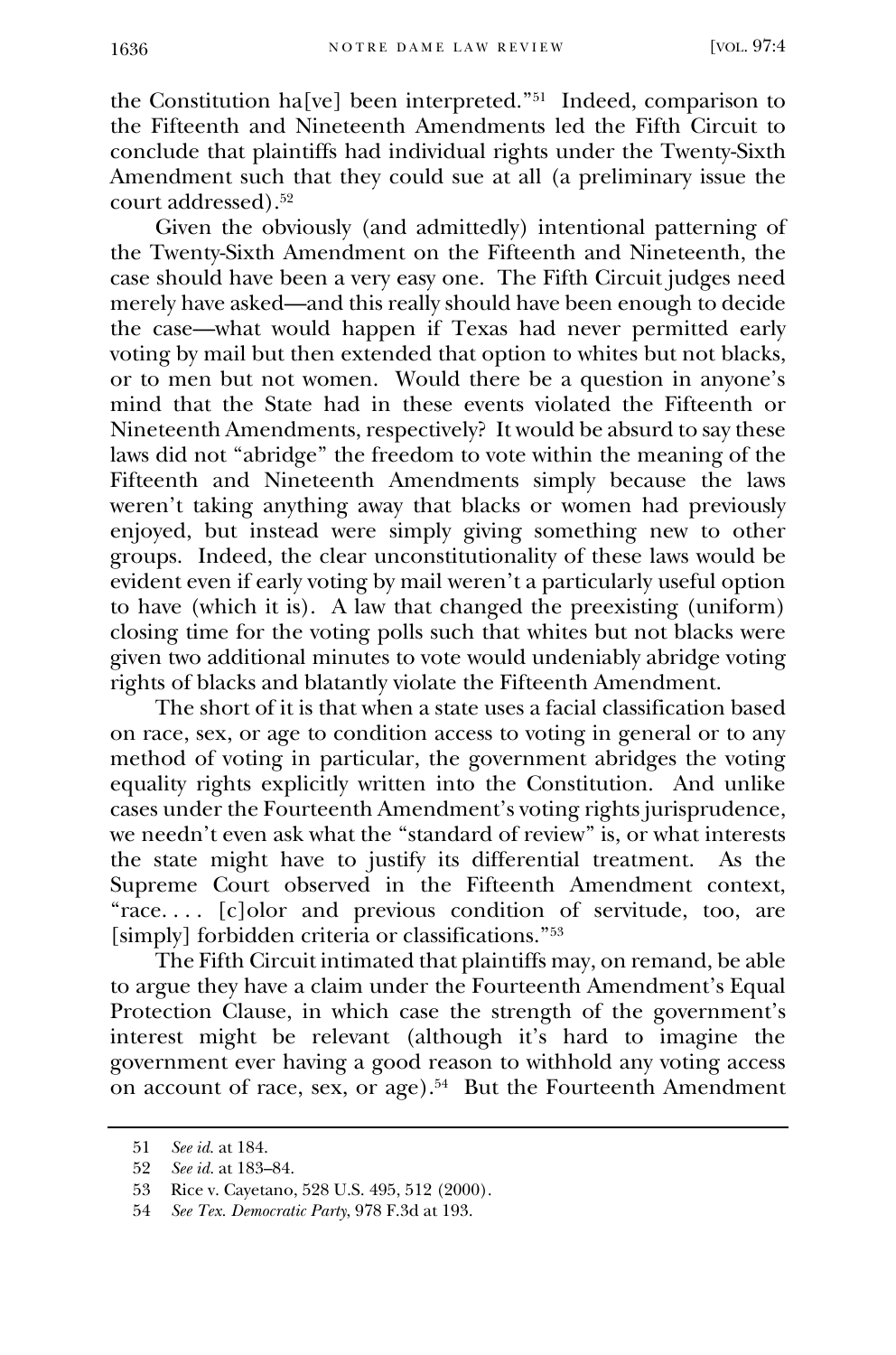(under which age is ordinarily not a suspect classification) is simply beside the point. The voting equality amendments—including the Twenty-Sixth—cover voting much more explicitly than does the Fourteenth Amendment, the history of which suggests it was not designed to apply to political rights at all.<sup>55</sup> Plaintiffs clearly should have won under the Twenty-Sixth Amendment, regardless of what claim they might have been able to make in its absence. (And it is frankly bizarre that the Fifth Circuit even technically leaves open on remand the possibility that plaintiffs can pursue their Fourteenth Amendment claim—how on earth could they win on the Fourteenth and lose on the Twenty-Sixth?)

None of this is to say difficult questions might not arise concerning what "abridge" means in the context of laws that do not overtly make use of age (or race or gender) classifications but that have a disparate impact against groups along any of these lines. For example, if a state were to close its polls at  $6:00$  p.m. (which would be earlier than other states) and there were evidence that such a decision adversely impacted racial minorities or women or young adults in particular (because of the jobs they tended to have), there would be complicated questions of what level of improper intent a plaintiff challenging such a law would have to prove. As Professor Daniel Ortiz pointed out a few decades ago, in the voting rights context the intent requirement the Court normally insists on in the equality-rights realm has been watered down such that the Court has been much more willing to accept a disparate impact theory than in other areas of equal protection law.<sup>56</sup>

But in the *Abbott* case we needn't even worry about such nuances. The law overtly discriminates against people based on their age. And that should have been the end of it.

The Fifth Circuit's failure to understand any of this, and also to appreciate the group-equality nature of voting and voting rights, is extremely troubling, and somewhat surprising. The right to vote is an individual entitlement, to be sure. But voting is a hybrid right; the reason the Constitution singles out certain criteria, and the groups that are defined by those criteria, is that voting is more than an individual act—it involves a collective effort to exert political power to elect groups' preferred candidates and enact groups' preferred policies. There are obviously known (or knowable) partisan implications—both in the 1970s when the Twenty-Sixth Amendment and the Texas law were enacted and today as well—that ensue from giving any particular groups (including groups defined by age) greater or fewer voting

<sup>55</sup> See *supra* notes 6–15 and accompanying text.

<sup>56</sup> *See* Ortiz, *supra* note 39, at 1126–30.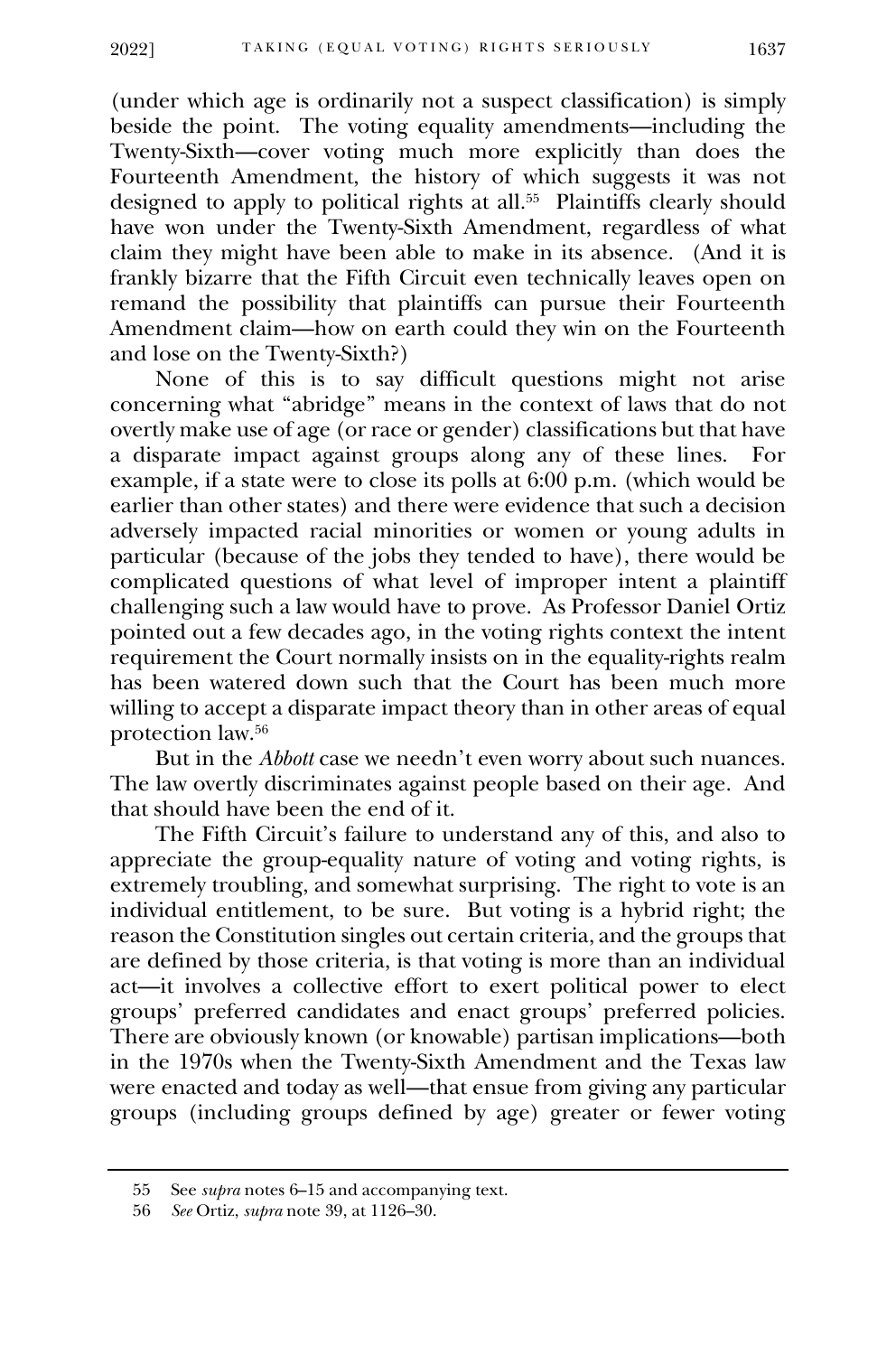options; that is one reason why, as noted above, even certain disparate impacts alone are sometimes problematic in the voting rights arena. And overt, facial discrimination against persons—on the grounds explicitly identified by the Constitution's clear words as impermissible—is impossible to countenance. And yet a Fifth Circuit panel did so.

Nor is Texas alone in this blatantly unconstitutional age discrimination in voting. A similarly illegal aspect of Georgia's election system could easily have tipped the balance in the U.S. Senate runoff elections held there a year ago after the November 2020 election did not generate winners.<sup>57</sup> Georgia explicitly makes it easier for older folks to vote than younger folks. In particular, Georgia allows persons sixty-five years and older to get absentee ballots for all elections in an election cycle with a single request, whereas younger voters must request absentee ballots separately for the primary election, general election, runoff election, etc. In this way, Georgia facilitates the absentee voting device (which we saw in recent years is a very important method of voting) for older voters more than for younger voters.<sup>58</sup>

Why does age inequality matter so much? Because the Framers of the Twenty-Sixth Amendment fully understood that older voters and younger voters vote differently. Take the recent presidential election. According to exit polls, President Trump lost big among voters under forty-five, broke even among voters forty-five to sixty-four, and won significantly (by five points) among voters sixty-five or older.<sup>59</sup> The only age demographic group he carried in a significant way was older voters (a group which, it bears noting, has more whites and fewer blacks relative to other age groups).<sup>60</sup>

#### IV. COUNTERARGUMENTS?

What can be said by way of counterargument on behalf of the Fifth Circuit? To be frank, not a whole lot. To be sure, the phrase "denied or abridged" has to be interpreted, and not everything that creates the smallest disparate impact on account of race, gender, or age in voting is necessarily unconstitutional. But, as noted above, no sane person would dispute that a law that allowed whites but not blacks automatic access to absentee ballots would "den[y] or abridge[] . . . on account

<sup>57</sup> *See, e.g.*, Nathan Layne, Joseph Ax & Rich McKay, *Democrats Win One Georgia Runoff and Lead in Second, Moving Closer to U.S. Senate Control*, REUTERS (Jan. 5, 2021), https://www .reuters.com/world/us/democrats-win-one-georgia-runoff-lead-second-moving-closer-ussenate-control-2021-01-05/ [https://perma.cc/GSY8-VP2Q].

<sup>58</sup> *See* GA. CODE ANN. § 21-2-381 (2021); GA. COMP. R. & REGS. 183-1-14.01 (2022).

<sup>59</sup> *Exit Poll Results and Analysis for the 2020 Presidential Election*, WASH. POST, (Dec. 14, 2020, 12:29 PM).

<sup>60</sup> *Id.*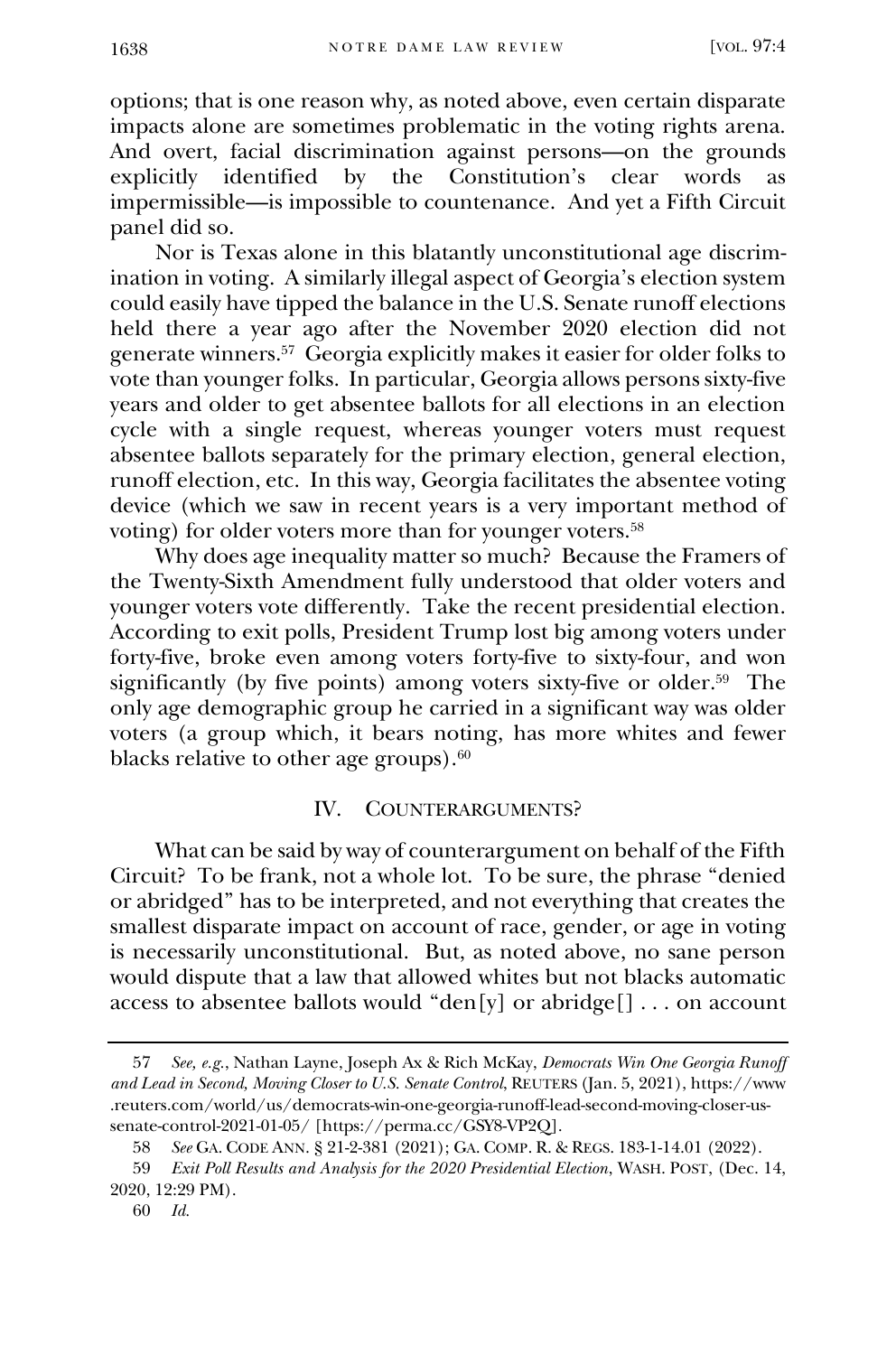2022] TAKING (EQUAL VOTING) RIGHTS SERIOUSLY 1639

of race."<sup>61</sup> So unless "deny or abridge" means something different for age than for race (or gender), the Fifth Circuit's position was frivolous. And as far as I know, while "deny or abridge" may be a term of art, there is nothing in the history behind any of the three Amendments (Fifteenth, Nineteenth, and Twenty-Sixth) to suggest a different general meaning.

Second, some folks might point out (as I did above) that legislative classifications based on age are generally treated differently (and with less suspicion) than classifications based on race and gender under the Fourteenth Amendment, perhaps because in many settings age is a more reasonable basis of government classification than are race and gender.<sup>62</sup> True as that is, it is beside the point. The voting rights amendments speak specifically to political rights and lay down a flat prohibition on certain criteria. Under the Fifteenth Amendment, for example (and thus presumptively under the Nineteenth and Twenty-Fourth), courts need not wade into the thicket of "standards of review" and "tiers of scrutiny," and the like. As the Court has made clear, "race. . . . [c]olor and previous condition of servitude, too, are [simply] forbidden criteria or classifications"<sup>63</sup> in the political-rights realm. So too is age (and sex). These criteria have been realm. So too is age (and sex). constitutionally recognized to correlate with certain group perspectives and have been taken off the constitutional table by specific text. Putting aside whether the Court's application of the Fourteenth Amendment to the voting realm has been historically grounded and correct, what's the point of having specific text in the Fifteenth and Twenty-Sixth Amendments if it is not going to be respected?

All of this brings me to the third counterargument, one that recognizes that the Constitution itself does treat age differently than race or gender in the political rights realm. For federal elective officeholding, the Constitution itself sets up age discrimination: persons under twenty-five cannot serve in the House, persons under thirty cannot serve in the Senate, and persons under thirty-five cannot serve in the White House.<sup>64</sup>

If, as I have argued earlier, the "right to vote" is a shorthand for the right to vote in ballot boxes and on juries as well as the right to hold office (to be voted for, in essence), how do we square the Twenty-Sixth Amendment with the preexisting recognition that age ought to be able to be taken into account by government in regulating the political rights realm? One answer might be that the Twenty-Sixth

<sup>61</sup> U.S. CONST. amend. XV, § 1.

<sup>62</sup> *See, e.g.*, Mass. Bd. of Retirement v. Murgia, 427 U.S. 307 (1976).

<sup>63</sup> Rice v. Cayetano, 528 U.S. 495, 512 (2000).

<sup>64</sup> *See* U.S. CONST. art. I, § 2, cl. 2, § 3, cl. 3; *id.* art. II, § 1, cl. 5.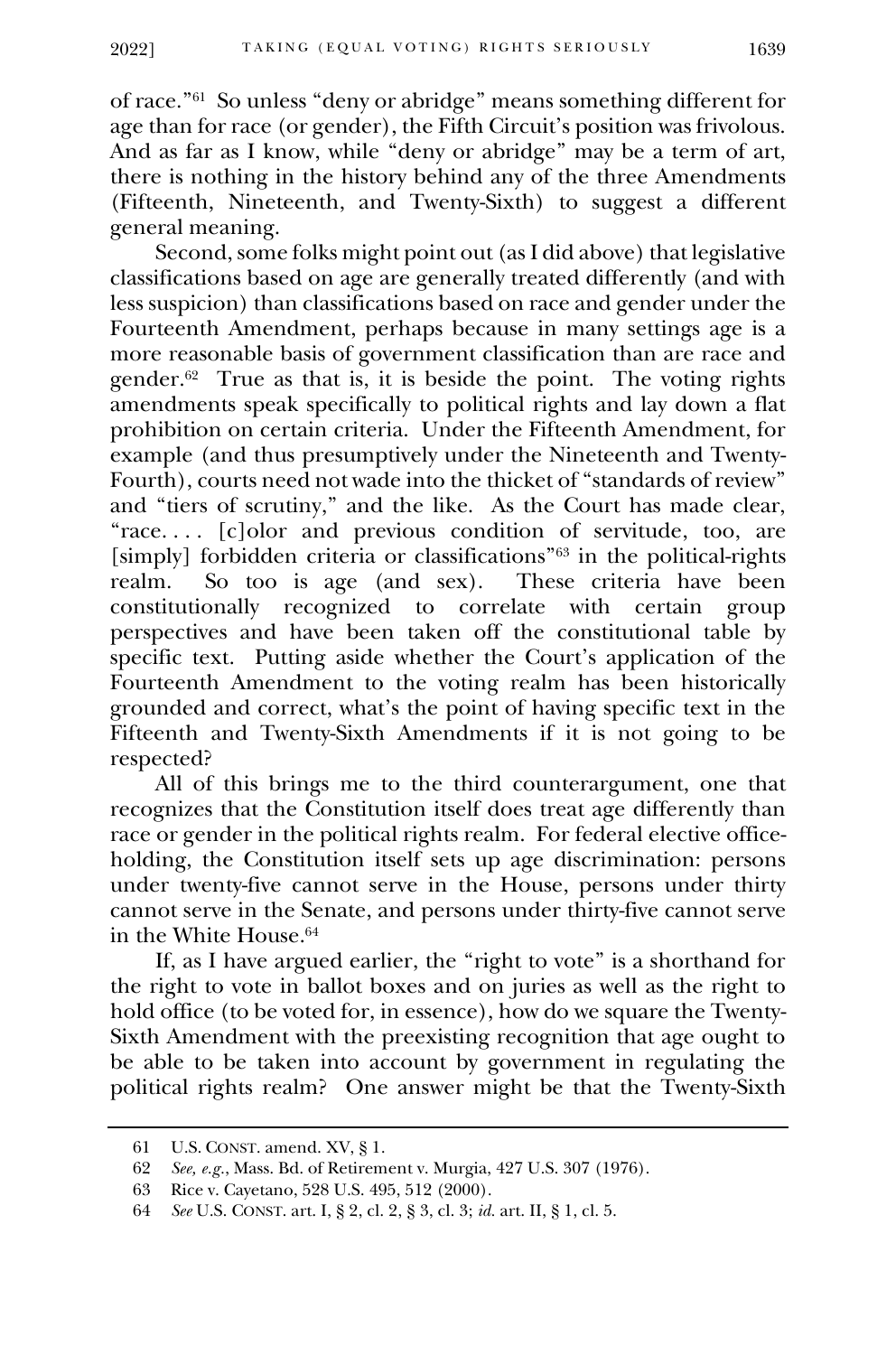Amendment implicitly repealed those parts of Articles I and II that set up age requirements for federal elective office. But I reject that reading, largely because the drafters and proponents of the Twenty-Sixth Amendment made clear that in their minds elective officeholding was the one exception to the antidiscrimination norm they were enshrining. So, for example, in Representative Poff's mind, the right to be free from age discrimination in voting—that is, in "choos[ing]"—did not call into question the validity of age requirements for elective office "candidate[s]"—those who seek "to be a choice."<sup>65</sup>

And here we see how the presumptive linkage between voting and office-holding could be broken by clear constitutional text to the contrary—presumptions are just that, they can be strong but are not insurmountable. But with that single, textually clear exception, $66$  the freedom from age discrimination in the right to vote was understood as having subsumed all political voting activities. And unlike elective office-holding, there is nothing unusual about absentee-ballot access that the Fifth Circuit or anyone else could point to that would justify not applying the basic command of the Twenty-Sixth Amendment in ballot-voting settings.

#### **CONCLUSION**

In twenty-first-century America, age—like race and gender—is a durable and often outcome-determinative characteristic in voting and other political-rights behavior. Framers and adopters of the Twenty-Sixth Amendment, rightfully viewing their work as the intellectual and

<sup>65</sup> 117 CONG. REC. 7535 (1971) (statement of Rep. Poff); *see also id.* at 7540 (statement of Rep. Wiggins) (proposed amendment does not prevent states "if they wish[,] [from] follow[ing] the Federal pattern and impos[ing] more restrictive age standards . . . for holding any elective office"). And it is no accident that the Constitution provides age requirements for federal elective offices but not for juries. The elective office exception to the "plenary" right to be free from age discrimination in political participation makes sense when we remember, as Senator Edmunds observed over a hundred years ago, that political elective offices are in some important respects different than juries, which were intended to be filled by a much broader class of the electorate. *See* 3 CONG. REC. 1866 (1875) (remarks of Sen. Edmunds). Indeed, juries were to be populated by persons—rotating and common—who would not normally have an opportunity to be elective office holders. Treating jurors differently than elected officials also makes sense in light of the temporary nature of jurors' service. Like early militiamen, jurors are ordinary citizens, not permanent government officials on the government payroll.

<sup>66</sup> In this regard, there is a strong argument to be made that Section 2 of the Fourteenth Amendment, which refers to voting rather than office-holding, was effectively altered by the Nineteenth and Twenty-Sixth Amendments, such that states that deny the franchise to any persons eighteen or older (rather than just men twenty-one or older) should have their representation in Congress reduced.